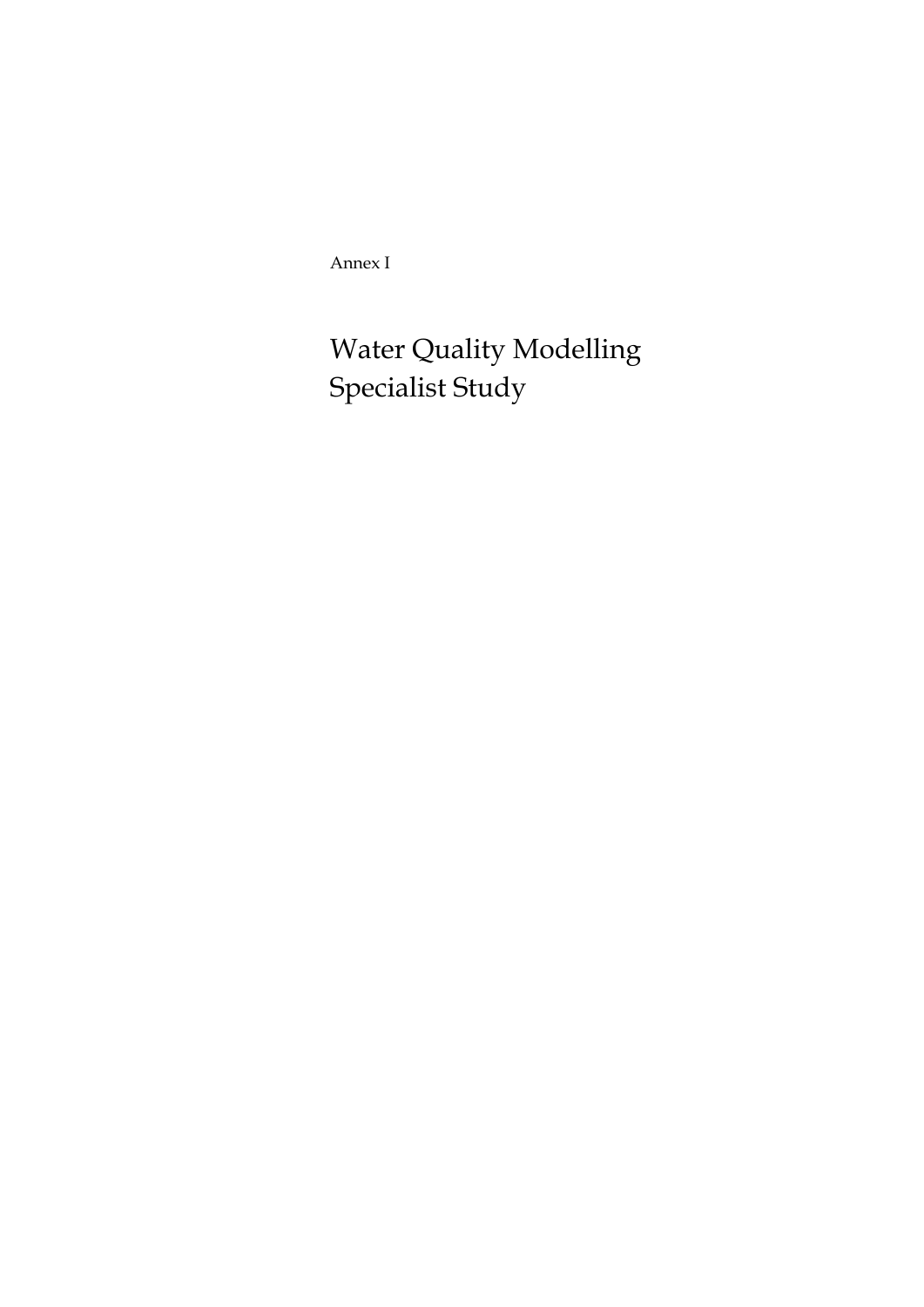### *1 MODELLING FOR IN-RESERVOIR AND DOWNSTREAM TEMPERATURES, DISSOLVED OXYGEN, AND NUTRIENTS*

ERM modelled temperatures, dissolved oxygen, and nutrients to assess potential changes in these parameters within Batoka Reservoir and in the Zambezi River downstream of the BGHES. Several models and computations were used, each of which required hydrologic and climatological inputs as well as information on the morphometry of the reservoir and river and dimensions and locations of hydropower facilities. The hydrologic record was used to select three years for simulation and to generate nine scenarios that represent potential hydropower operating schemes. In addition, there were two alternate powerhouse intake elevations to consider, resulting in 54 analyses (= 3 years x 9 release scenarios x 2 intake elevations). Models, inputs, and results are discussed in the following sections.

#### *1.1 INFLOW AND OUTFLOW HYDROGRAPHS*

A very long inflow record was available at Victoria Falls, however, corresponding outflow hydrographs ("release rates") were not provided by the engineer, Studio Pietrangeli (SP). ERM and Southern Waters defined three hydropower operating schemes and four minimum release rates ("environmental flows") in order to generate hourly outflow rates for use in the models and computations. The combination of a hydropower operating scheme and environmental flow constitutes an analysis.

#### *1.2 SELECTION OF WATER YEARS FOR ANALYSIS*

Zambezi River flow data at Victoria Falls are available at daily intervals from 1924 to 2012. These flows were measured at Big Tree Station (ID ZGP25, http://www.zaraho.org.zm/hydrology/river-flows). ERM focused its analysis on three years selected from the historical flow record. These three years will be referred to as "study years" and are described as follows:

- 1931 represents the median flow year (average annual flow = 1101 m<sup>3</sup>/s;  $rank = \frac{45}{89}$
- 1957 represents the extreme high flow year (average annual flow = 2328  $m^3/s$ ; rank =  $\frac{1}{89}$ )
- 1995 represents the extreme low flow year (average annual flow = 390  $m^3/s$ ; rank =  $\frac{89}{89}$ )

As used here, "year" means the hydrologic water year October to September. For example, study year 1931 starts on 1 October 1931 and ends on 30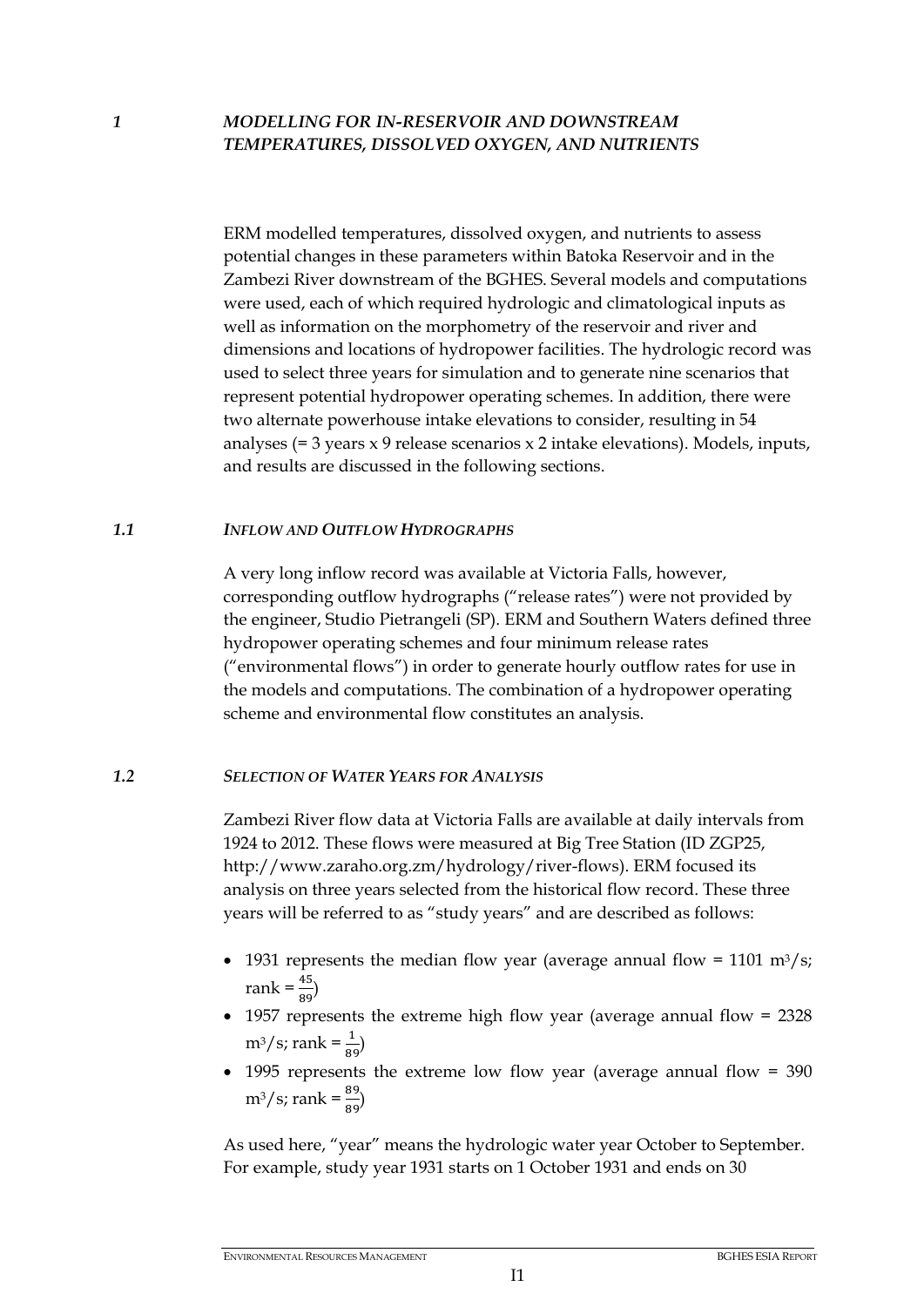September 1932. Daily flows for each of the study years were used to generate nine release scenarios as described in the following sections.

#### *1.3 SCENARIOS*

The following assumptions were made in generating all three release scenarios:

- The reservoir is initially full in 1924 (water elevation = 762 m ASL).
- Minimum flow is met regardless of inflow and drawn from reservoir storage if necessary.

Other assumed used in developing the scenarios are presented below.

### *1.3.1 Scenario 1*

Base case of straight-through, run-of-river operations with no specified minimum flow or release pattern other than to match outflows to inflows at all times throughout the day. This approach results in no net change in storage volume in the reservoir over each day.

### *1.3.2 Scenario 2*

Release rates were peak over a three-hour period every morning and a threehour period every evening with reservoir volume balanced over a 24-hour period to achieve this outcome. Peak flows were determined using the following method:

- 1. Calculated when there was excess volume determined from the difference between daily inflows and daily minimum-release-outflows
- 2. Excess volume is initially used to fill the reservoir of any missing volume to full-supply-level
- 3. If any excess volume remains, divide amount evenly between the sixhours of peaking to generate peak flows
- 4. If these peak flow values are larger than the maximum allowed powerhouse flow of 2550  $\text{m}^3/\text{s}$ , the excess volume is used to increase the minimum-release-outflow condition throughout the remaining hours of the day
- 5. If all the previous conditions are fulfilled with excess volume remaining, the remainder is discharged through the spillway

These methods ensure that outflows are managed so that there is no net change in storage volume over a day. Scenario 2 was run with four variations of the minimum release:

• A: Minimum release =  $94 \text{ m}^3/\text{s}$ .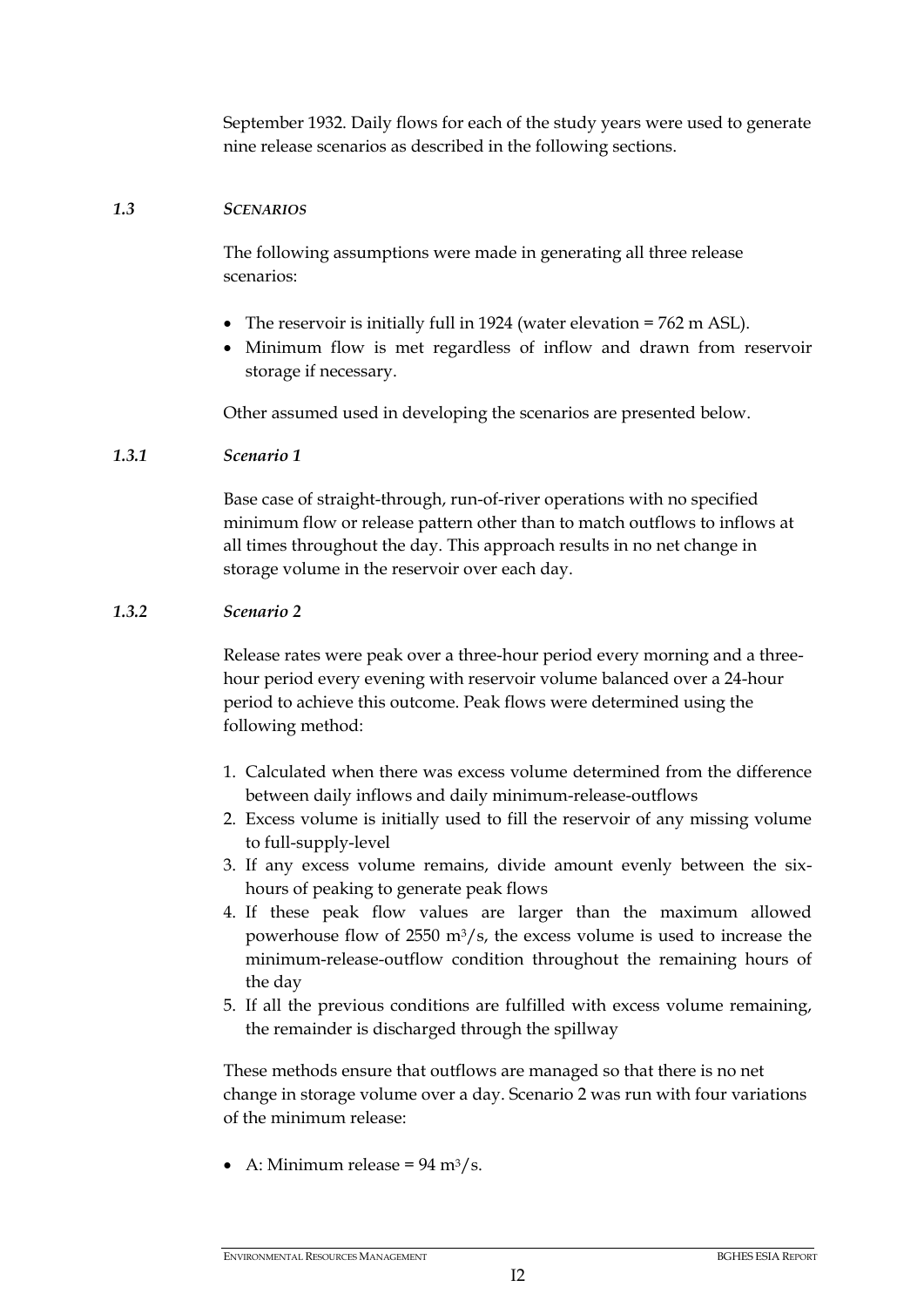- $\bullet$  B: Minimum release = 180 m<sup>3</sup>/s.
- C: Minimum release =  $216 \text{ m}^3/\text{s}$ .
- D: Minimum release =  $255 \text{ m}^3/\text{s}$ .

### *1.3.3 Scenario 3*

Outflows peak over a three-hour period every morning and a three-hour period every evening during *weekdays* with reservoir storage balanced over the weekly period to achieve this result. Weekends are generally straightthrough, run-of-river, as in Scenario 1. Peak flows were determined using a similar method as shown in Scenario 2:

- 1. Calculated when there was excess volume determined from the difference between weekly inflows and weekly minimum-release-outflows
- 2. Excess volume is initially used to fill the reservoir of any missing volume to full-supply-level
- 3. If any excess volume remains, divide amount evenly between the sixhours of peaking throughout five-days to generate peak flows
- 4. If these peak flow values are larger than the maximum allowed powerhouse flow of 2550 m3/s, the excess volume is used to generate peak flows over the weekend
- 5. Remaining excess volume is then used to increase the minimum-releaseoutflow condition throughout the remaining non-peak flow hours
- 6. If all the previous conditions are fulfilled with excess volume still remaining, the remainder is discharged through the spillway

<span id="page-3-0"></span>Scenario 3 was run with four variations in the minimum release, as shown for Scenario 2.

#### *1.4 ALTERNATIVE DESIGNS*

Four alternative designs of the hydropower facilities were provided by SP designated Alternatives 1 through 4. Alternative 1 specifications was described in the Batoka Gorge Hydro Electric Scheme Feasibility Study created for the Zambezi River Authority in 1993 (ZRA 1993), whereas Alternatives 2 through 4 specifications were developed by SP directly. With respect to the three structures of interest to the modeling (spillway, hydropower intake and low level intake), elevations were identical across Alternatives 1 through 3. Accordingly, only Alternatives 1 and 4 were modeled, which differed in the hydropower intake elevation. Results for Alternative 1 represent Alternatives 2 and 3 as well.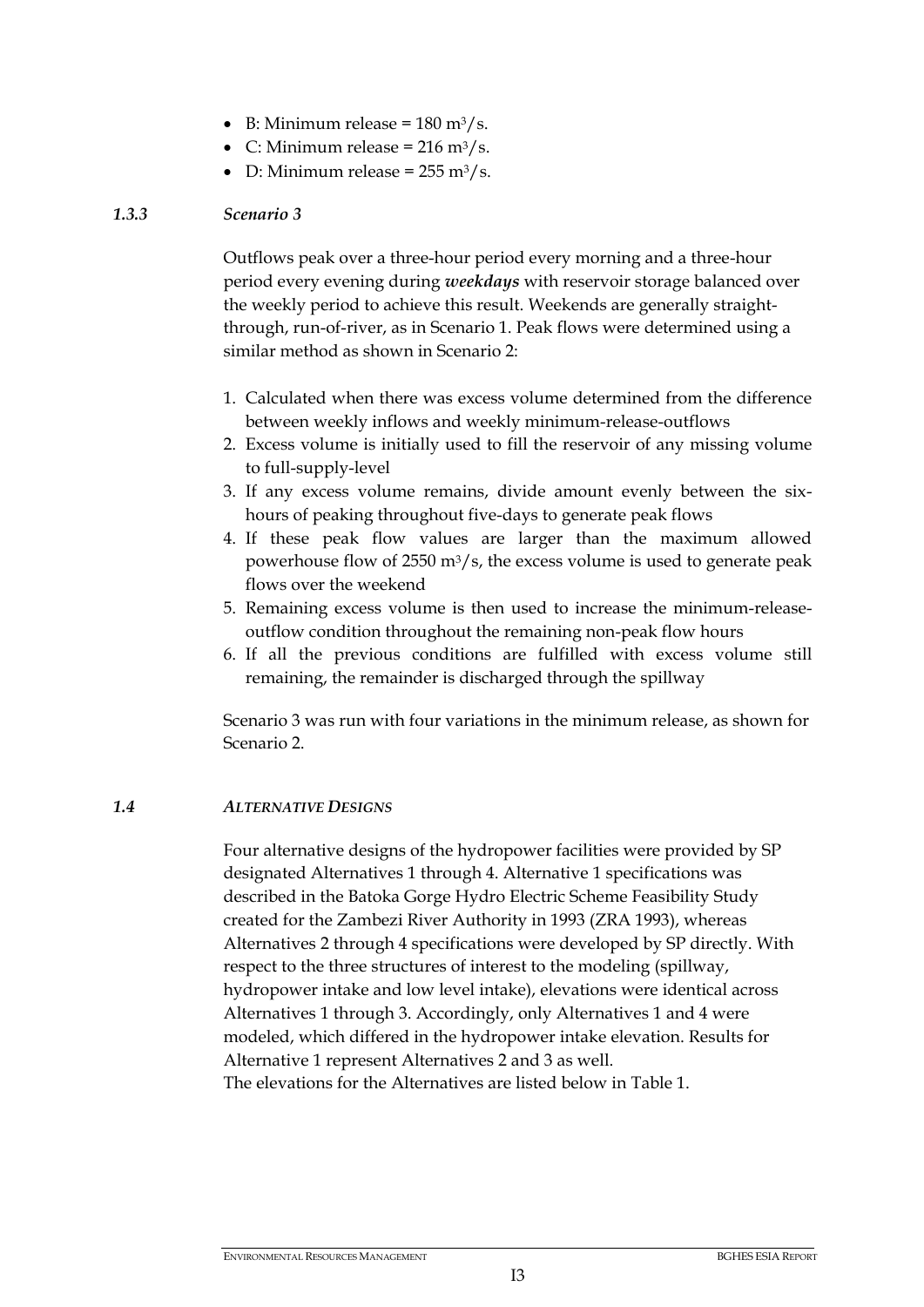#### <span id="page-4-0"></span>*Table 1 Design Alternatives for Batoka*

| Structure and Elevation [m ASL] Alternatives Alternative 4 | 1, 2 and 3 |       |
|------------------------------------------------------------|------------|-------|
| Spillway                                                   | 762.0      | 762.0 |
| Hydropower intake (centerline)                             | 730.4      | 651.6 |
| Low level intake (centerline)                              | 619.5      | 619.5 |

# *2 IN-RESERVOIR TEMPERATURE AND DISSOLVED OXYGEN MODELLING*

In-reservoir temperature and dissolved oxygen modeling was performed with a commonly-used time-varying, three-dimensional hydrodynamic and water quality model, the Generalized Environmental Modeling System for Surfacewaters (GEMSS). GEMSS is an integrated system of three-dimensional hydrodynamic and transport modules embedded in a geographic information and environmental data system. GEMSS was developed in the mid-80s as a hydrodynamic platform for transport and fate modeling of many types of constituents introduced into waterbodies. The hydrodynamic platform ("kernel") provides three-dimensional flow fields from which the distribution of various constituents can be computed. The constituent transport and fate computations are grouped into modules. GEMSS modules include those used for thermal analysis, water quality, sediment transport, particle tracking, oil and chemical spills, entrainment, and toxics. For Batoka Reservoir both temperature and dissolved oxygen were modelled.

For Batoka Reservoir, GEMSS requires two types of data: (1) spatial data to define the extent and shape of the reservoir and the locations, configurations and dimensions of the hydropower structures and (2) time-varying forcing function data to define inflow rates, temperatures and dissolved oxygen concentrations, outflow rates, and meteorological data to compute surface heat exchange, wind shear and reaeration.

#### *2.1 MODEL DOMAIN AND GRID*

High-resolution LIDAR data were acquired from SP to create a digitized representation of the reservoir. After using ArcGIS to process the LIDAR data into a bathymetric shape file, a three-dimensional grid was constructed using the grid generation module of GEMSS. [Figure 1](#page-5-0) shows the grid. Each grid cell has the following properties: a length of 200 m, width of 150 m, and layer thickness of 5 m. At the reservoir's maximum depth of 170 m, the model grid has 34 layers.

#### ENVIRONMENTAL RESOURCES MANAGEMENT BGHES ESIA REPORT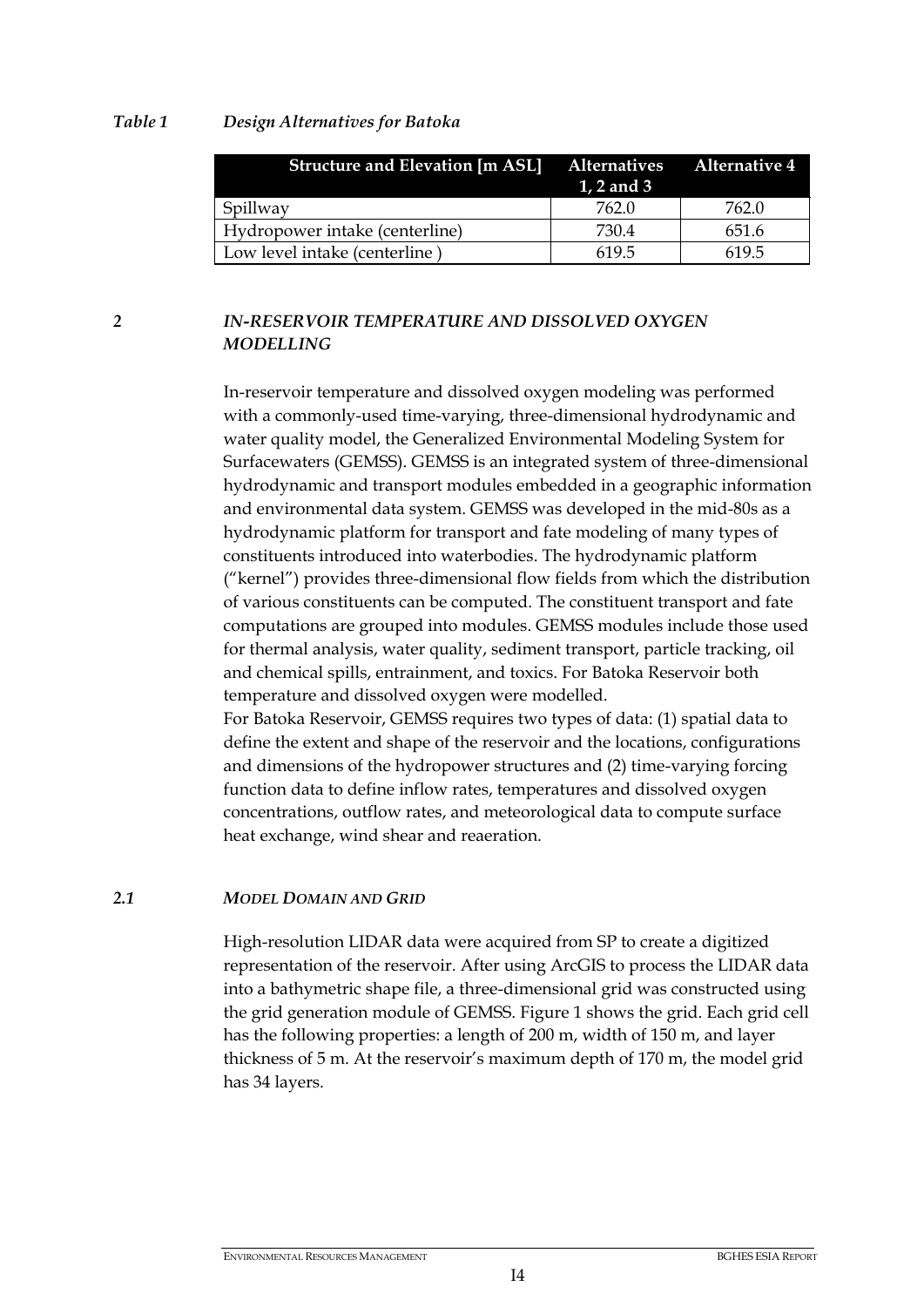<span id="page-5-0"></span>

Areas and volumes of model grid generated by GEMSS were compared to values presented in Annex 11 of the Feasibility Study (ZRA 1998) to confirm the accuracy of the model grid. Comparisons are shown in [Figure 2](#page-5-1) (area) and [Figure 3](#page-6-0) (volume). Small discrepancies are introduced during the process because bottom elevations are averaged over the 200 m x 150 m horizontal grid cells; however, the model grid still closely matches the area and volume values given in Annex 11 of the Feasibility Study (ZRA 1998).

#### <span id="page-5-1"></span>*Figure 2 Area-Elevation comparison*

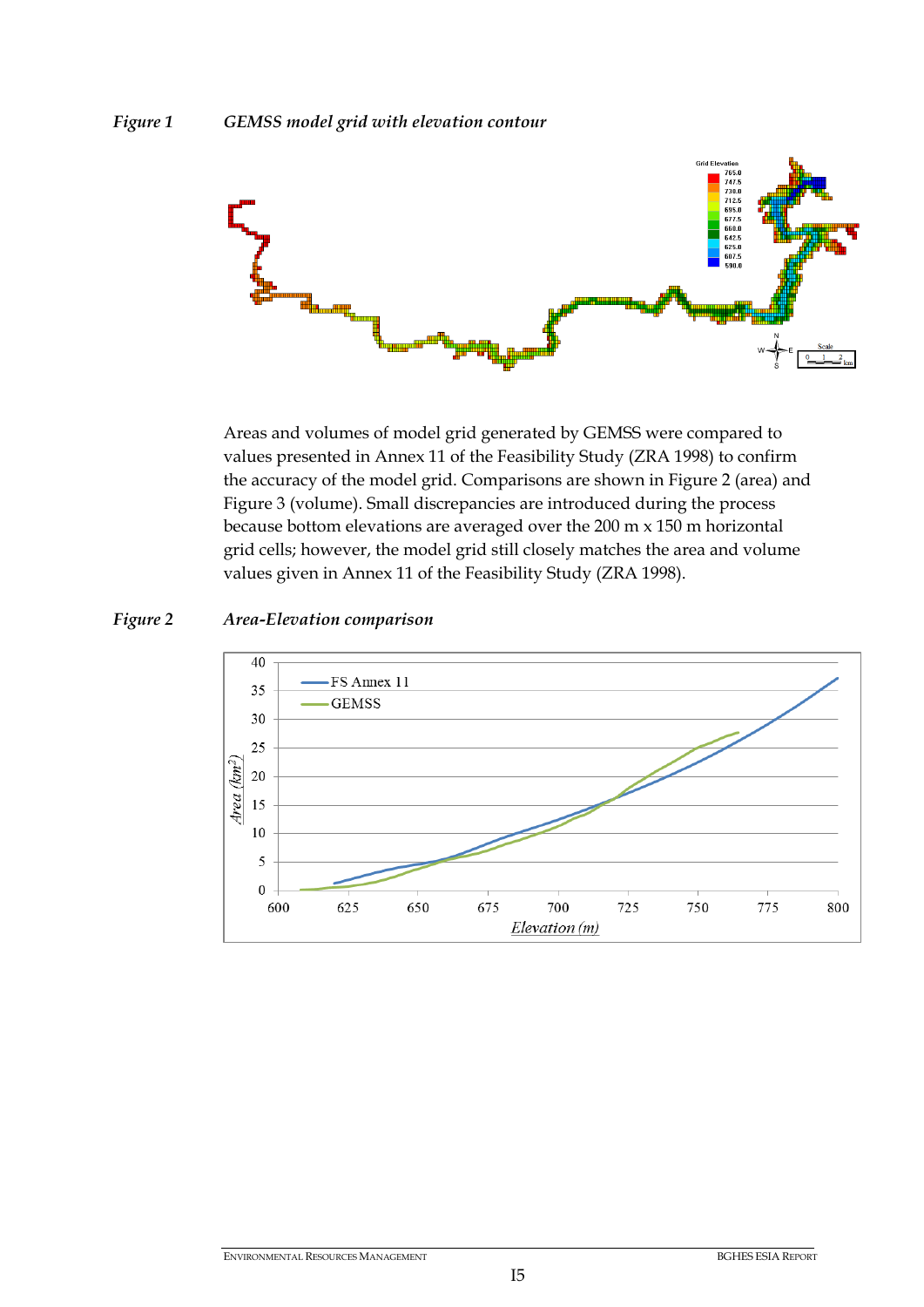#### <span id="page-6-0"></span>*Figure 3 Volume-Elevation comparison*



Batoka Reservoir has a storage volume of approximately  $1.77 \times 10^9$  m<sup>3</sup> and a surface area of 27.86 km² at a water surface elevation of 762 m ASL. The average water depth of the full reservoir is 69.3 m, and the maximum depth is 170 m.

# *2.2 HYDROPOWER STRUCTURES*

The elevations of hydropower structures specified in Section [1.4](#page-3-0) were mapped onto the grid. If at any time during the simulation, the water surface elevation falls below the elevation of the hydropower intake, water is withdrawn through the low level outlet. Similarly, if water elevation rises above that of the full level, water is released from the spillway.

# *2.3 CLIMATOLOGICAL DATA*

Meteorological data at 6-hour intervals for years 1994–2014 were obtained using NCEP CFS Reanalysis (http://cfs.ncep.noaa.gov/cfsr/) and Version 2 (http://cfs.ncep.noaa.gov/). This dataset provided wind speed and direction, air and dew point temperature, air pressure, relative humidity, solar radiation, and cloud cover. However, the 6-hour interval for solar radiation was not adequate to capture the peak and trough that occur at noon and midnight, respectively. Instead, 15-minute interval solar radiation data were derived from known solar positions at 15-minute intervals and interpolated air temperature and humidity by using the method described in Al Riza et al. (2011) and Spokas and Forcella (2006). Cloud cover was then derived from solar radiation via an expression reported in Tennessee Valley Authority (1972).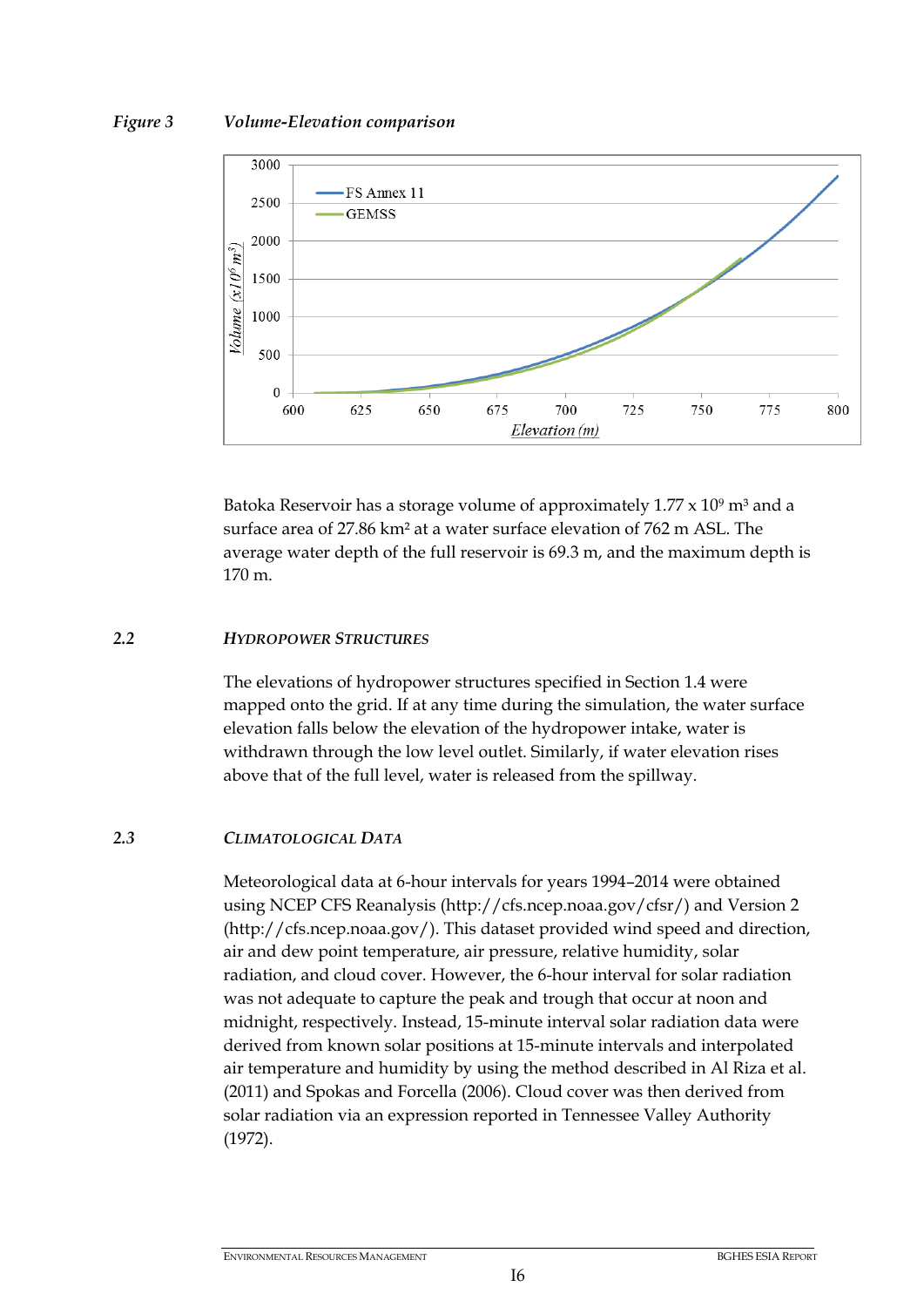In summary, the meteorological data used as input contains the following variables:

- at 6-hour intervals: air and dew point temperature, barometric pressure, wind direction and speed, and relative humidity
- at 15-minute intervals: solar radiation and cloud cover.

The meteorological dataset is quite satisfactory inasmuch as it includes all the parameters necessary to represent diurnal heating and cooling.

#### *2.4 INFLOW TEMPERATURES AND DISSOLVED OXYGEN CONCENTRATIONS*

Measurements of water temperature were taken during four sampling periods – July 2003, October 2003, February 2004, and May 2004 at Victoria Falls as listed in ZRA (1998). <sup>1</sup>

To produce a continuous inflow temperature record for input to the model, the Victoria Falls measurements were used to calibrate water temperatures calculated by the MetGen module of GEMSS. MetGen uses meteorological data to calculate water temperature based on surface heat exchange and the change in heat storage in an insulated cylinder of constant depth. The *initial response temperature* and *water column depth* were varied until the response temperature calculated by the module closely matched the Victoria Falls measurements, as seen in [Figure 4.](#page-7-0)

The computed inflow temperatures were used estimate inflow dissolved oxygen concentrations based on the assumption that inflow concentrations are at saturation values.

#### <span id="page-7-0"></span>*Figure 4 Response Temperature calibration using measured values*



#### *2.5 MODEL RESULTS*

<span id="page-7-1"></span>Results can be found in the attached PowerPoint slide deck. For all study years and all simulation times, reductions in reservoir storage were able to

<sup>&</sup>lt;u>.</u> (1) <sup>1</sup> After completion of the modelling, additional water quality data were provided by the client. An analysis of the new dataset (consisting of temperatures, dissolved oxygen concentrations, and nutrients) relative to the data used in this report is provided in the Annex.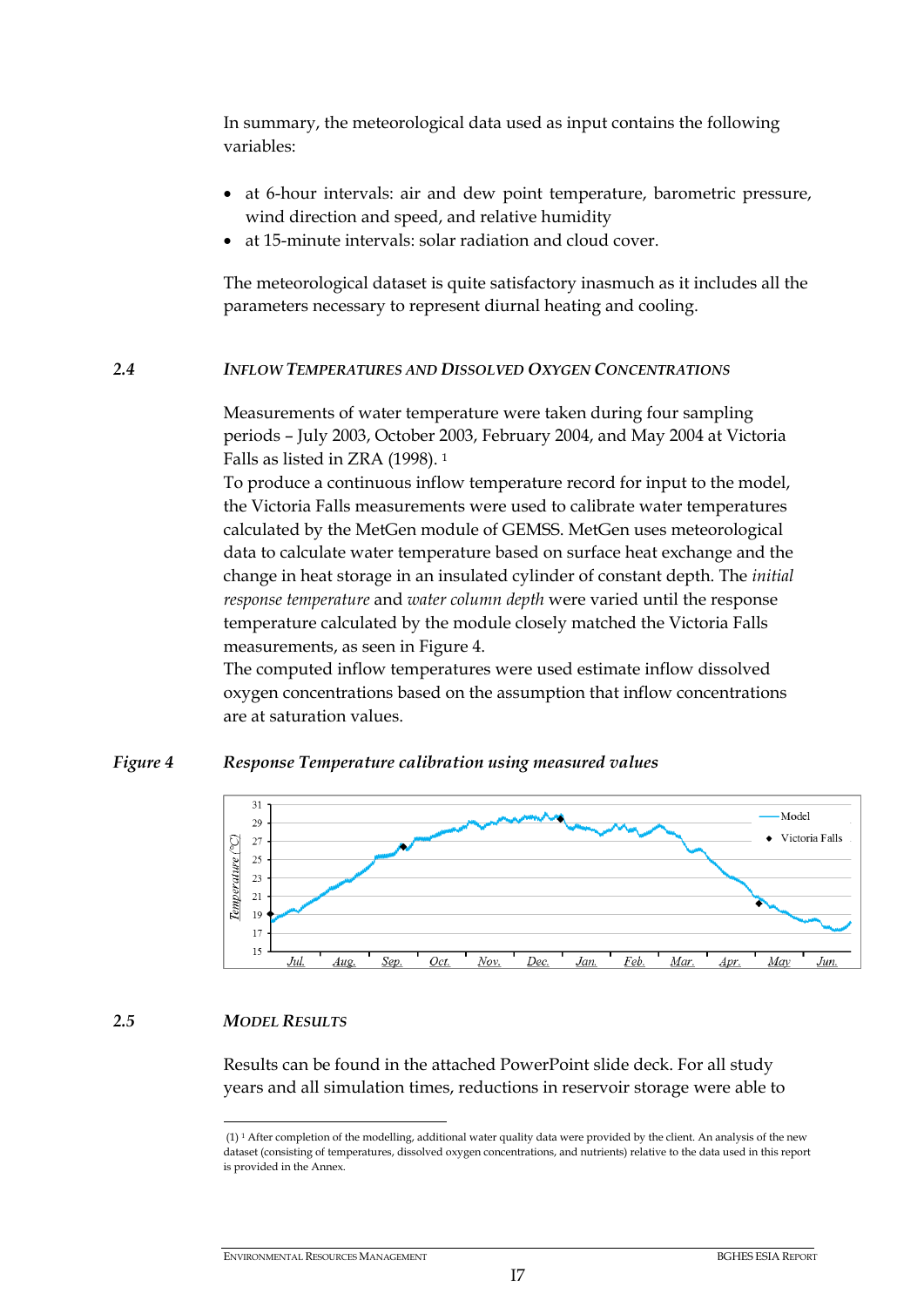maintain the requested minimum flow conditions regardless of scenario chosen. Generally, the results show that the reservoir becomes thermally stratified under low inflow conditions and, as a result, the outflow from the lower powerhouse intake (Alternative 4) is a few degrees cooler for a period of a few months at the beginning of the hydrological year. However, under average and high flow conditions (December onwards), the reservoir becomes vertically mixed as larger inflows are passed through the powerhouse outlet. The vertically mixed condition causes outflow temperature to be similar for the design alternatives and for natural river conditions. As shown in ZRA (1998), these effects do not significantly change with scenario, i.e. with different peaking and minimum outflow requirements.

GEMSS was also used to calculate dissolved oxygen in the reservoir as a balance between sediment oxygen demand (assumed to be  $0.5$  g m<sup>-2</sup> s<sup>-1</sup>) and reaeration (calculated using the Wanninkohf 1991 relationship, appropriate for lakes). The Zambezi River at the head of the reservoir was assumed to enter at the saturation value for dissolved oxygen corresponding to its temperature.

A similar stratification effect is evident for dissolved oxygen, whereby there is a small lag between natural and reservoir conditions due to the stratification in the reservoir as inflows begin to rise. However, unlike thermal stratification, there is negligible difference between the two reservoir configurations in downstream dissolved oxygen concentrations.

#### *3 DOWNSTREAM TEMPERATURE AND DISSOLVED OXYGEN EFFECTS*

The downstream recovery of temperature and dissolved oxygen values that are lower than natural river values when released from the reservoir were calculated for low inflow periods. These periods occur during low flows when the reservoir becomes stratified, the following relationships were used, as described in Section [2.5.](#page-7-1) For temperature:

$$
T = E + (T_{out} - E)e^{-kx/du}
$$

Where

| T         | $=$ | temperature $[C]$                                    |
|-----------|-----|------------------------------------------------------|
| E.        | $=$ | equilibrium temperature [C]                          |
| $T_{out}$ | $=$ | temperature at $x=0$ (dam outlet) [C]                |
| k         | $=$ | kinematic coefficient of surface heat exchange [m/s] |
| $\chi$    | $=$ | distance downstream [m]                              |
| и         | $=$ | velocity $[m s-1]$                                   |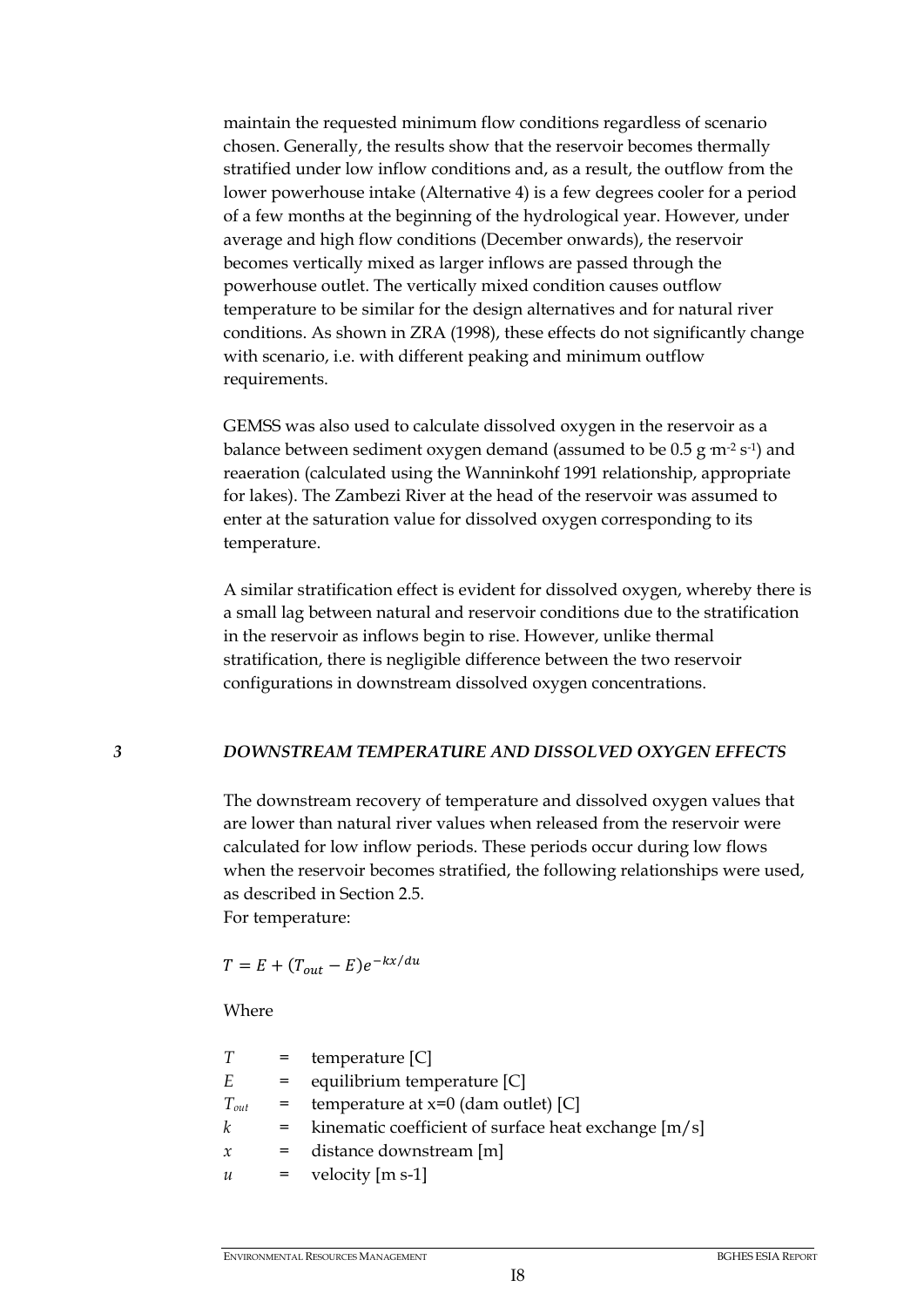For dissolved oxygen

 $C = C_S - (C_S - C_0)e^{-k_a x/u}$ Where

*C* = DO concentration [mg/l]  $C_0$  = DO concentration at  $x=0$  (dam outlet)  $\text{Im}(x/1)$  $C_s$  = DO saturation concentration calculated with the O'Connor-Dobbins relationship [mg/l]  $k_a$  = reaeration coefficient  $[1/s]$ *x* = distance downstream [m]  $u =$  river velocity  $[m/s]$ 

These equations were not applied to the time-varying release temperatures and dissolved oxygen values computed with the three-dimensional model. Instead, a selection of cases was run for steady-state conditions to test sensitivity to various input parameters.

In all cases, recovery to the two environmental flow stations (EF1 25.2 km downstream of the dam and EF2 64.0 km downstream of the dam) was very slow, meaning that the release values are maintained for very long distances downstream. This outcome is a function of the high velocities and narrow widths of the Zambezi downstream of the dam.

*4 IN-RESERVOIR NUTRIENT MODELLING*

This section focuses on the anticipated trophic status of the proposed Batoka Reservoir. The construction of the dam is expected to affect the quality of water in the resulting reservoir as well as the quality of the water downstream. A model of the water quality index of the reservoir was used to assess its eutrophication potential and help inform the causes of any elevated trophic levels. The model used for this study is the US Army Corps of Engineers BATHTUB model. Comparisons of the anticipated trophic status of the reservoir are conducted under varying flow and nutrient loading conditions.

#### *4.1 INFLOW NUTRIENTS*

Due to the limited amount of water quality data available for the Zambezi River, data collected from ZRA (1998) were used for this study. Data collection occurred monthly from September 1997 until February 1998 at two locations of interest: "Rapid 11" (R11) and "A'Zambezi River Lodge" (Aza). Location R11 measurements are just downstream of Victoria Falls and represent the inflow conditions with the existing nutrient loads from all sources upstream of Batoka Study Area. Location Aza measurements are upstream of two tourist settlements, one at Victoria Falls and another at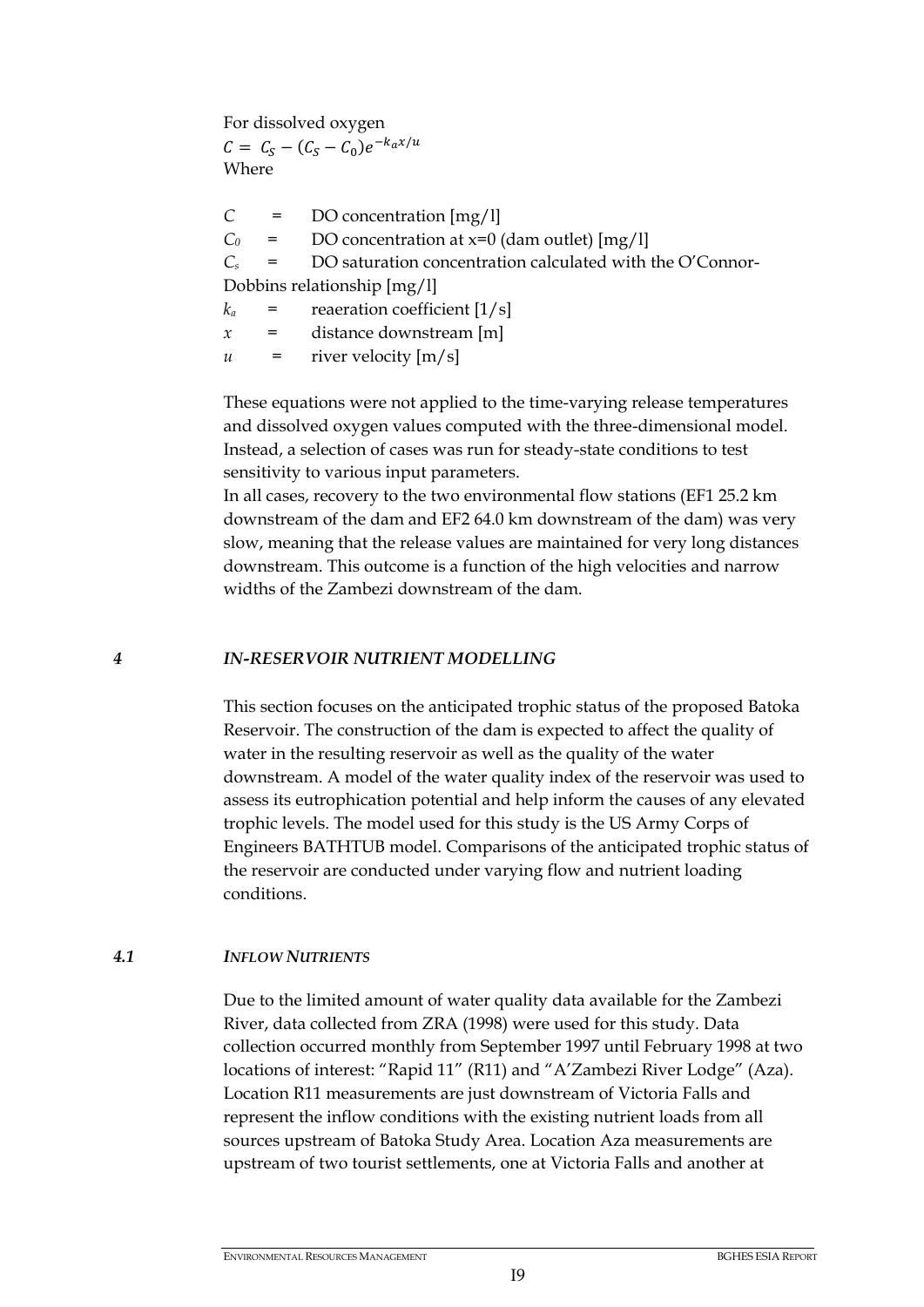Livingstone, and are assumed to represent inflow conditions that would occur if improved wastewater controls were functional at these settlements. Based on measurements at these two locations, nitrogen concentrations generally decrease with increasing flow, indicative of constant sources diluted by flow in the river. In contrast, the phosphorus concentrations generally increase with flow, indicative of the dominance of runoff based sources of phosphorus.

The data can further be analyzed for the Nitrogen:Phosphorus (N:P) ratio shown in [Table 2.](#page-10-0) The limiting nutrient for algal production can be estimated based on the N:P ratio. A typical N:P ratio for algae is approximately 7.2; ratios greater than that indicate phosphorus is limiting, while smaller values indicate nitrogen is limiting. For the Batoka Gorge watershed, the area was found to be phosphorus limited.

|            | <b>N:P Ratio</b> |       |  |
|------------|------------------|-------|--|
| Date       | <b>R11</b>       | Aza   |  |
| 10/27/1997 | 86.3             | 134.2 |  |
| 11/24/1997 | 163.4            | 186.6 |  |
| 12/17/1997 | 21.1             | 31.3  |  |
| 01/23/1998 | 21.9             | 50.1  |  |
| 02/27/1998 | 21.7             | 32.0  |  |

<span id="page-10-0"></span>*Table 2 Nitrogen to Phosphorus Ratio for R11 and Aza locations*

These nitrogen and phosphorus concentrations can then be used to generate rating curves of mass loading for each parameter. These curves are shown in [Figure 5](#page-11-0) for Location R11; the same procedure was applied to Location Aza (also shown in [Figure 5\)](#page-11-0). The mass loading rate was linearly regressed to provide estimates of loadings for each study year. The resulting regression lines match the loading data well, with high  $R<sup>2</sup>$  values.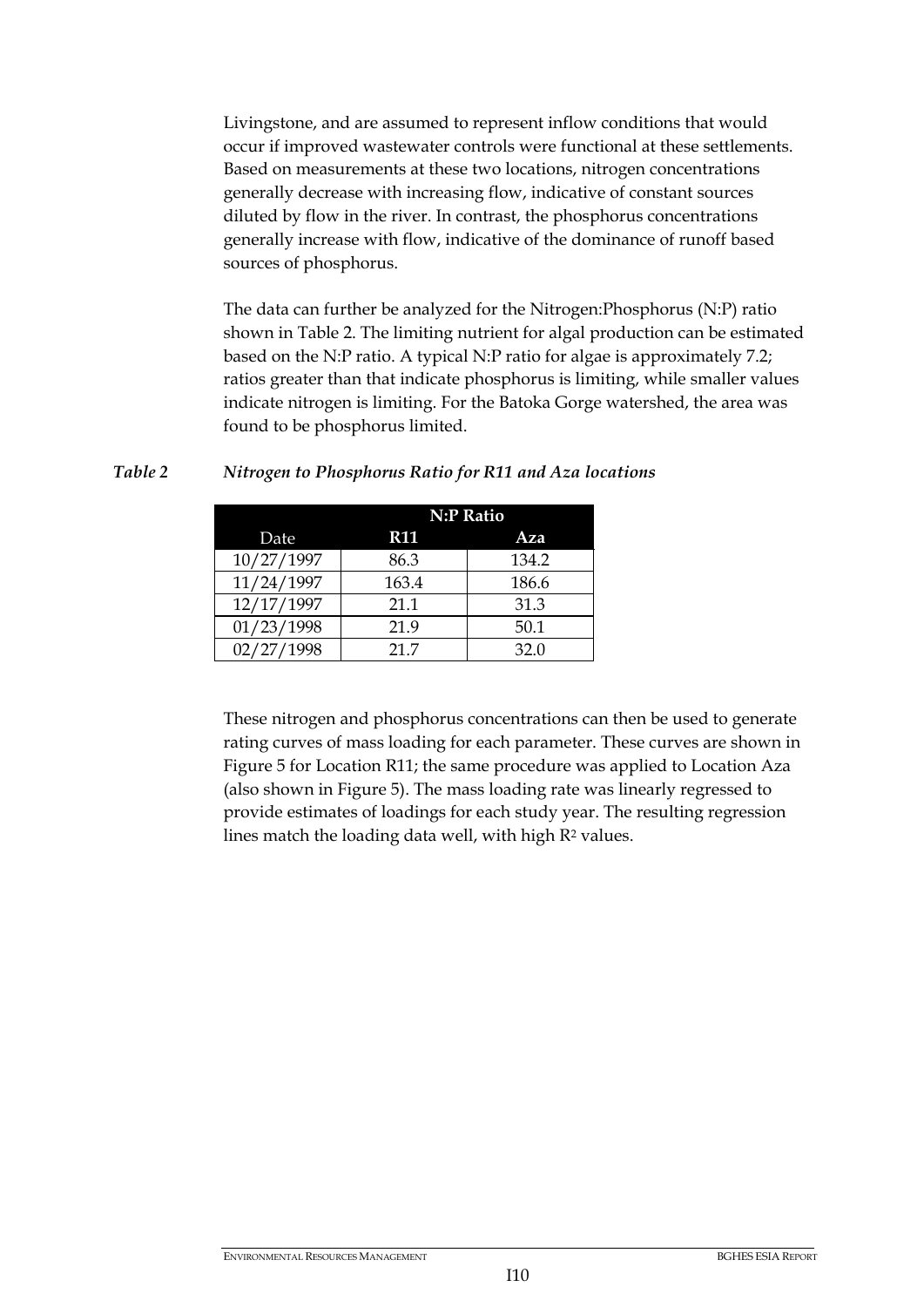#### <span id="page-11-0"></span>*Figure 5 Location R11 mass load rating curves for P and N*



The regression equations were then applied for the annual average flows of the study years to determine their respective average concentrations of TN, TP, PO4, and NO3. It should be noted that the study years of 1931 and 1957 have flows that are above those corresponding to the measurements in the ZRA report and, are therefore extrapolations beyond the regression range. Atmospheric phosphorus was applied as an additional loading rate using data listed in Tamatamah et al. (2005) from Lake Victoria (only phosphorus was considered because it was determined to be the limiting nutrient).

#### *4.2 TROPHIC STATUS CALCULATIONS*

Carlson's Trophic State Index (TSI) (Carlson, 1977) is the method used to quantify the trophic status of the reservoir. Developed by Dr. Robert Carlson of Kent State University, these scores provide a measure of potential algal biomass using an index that is comparable between waterbodies and between present and projected conditions. [Table](#page-12-0) 3 relates TSI value ranges to their respective trophic status and includes attributes of the various trophic states.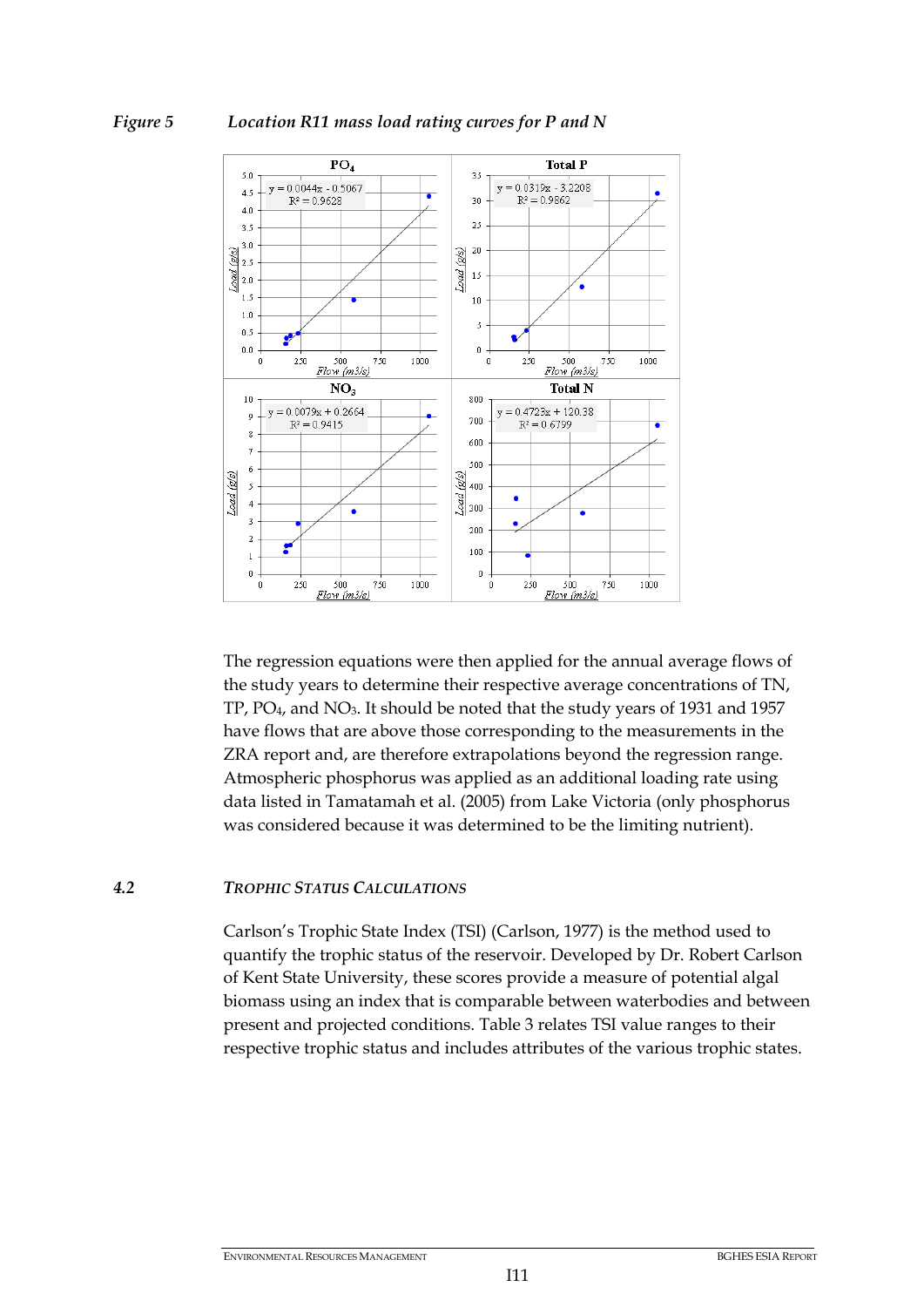<span id="page-12-0"></span>

|           | TSI Value Trophic Status | <b>Attributes</b>                          |
|-----------|--------------------------|--------------------------------------------|
| < 30      | Oligotrophic             | Clear water, low production, oxygenated    |
|           |                          | hypolimnion.                               |
| $30 - 50$ | Mesotrophic              | Moderately clear water, possible anoxia in |
|           |                          | summer.                                    |
| $50 - 70$ | Eutrophic                | Low transparency, anoxic hypolimnion in    |
|           |                          | summer.                                    |
| > 70      | Hypereutrophic           | Dense algae and macrophytes, noticeable    |
|           |                          | odor, fish kills possible.                 |

BATHTUB provides three TSI scores which are dependent on total phosphorus, chlorophyll-a, and Secchi depth. While these variables are related chemically and biologically in lakes, due to the lack of available chlorophyll-a and Secchi depth data, only TSI-phosphorus (TSI-TP) was utilized. The results can be found in [Table 4.](#page-12-1)

# <span id="page-12-1"></span>*Table 4 Summary Table of Model TSI-TP Scores*

| Data Location<br>and Study Year | $TP(mg/m^3)$ | <b>TSI-TP Score</b> | <b>Trophic Status</b> |
|---------------------------------|--------------|---------------------|-----------------------|
| Aza 1931                        | 21.7         | 46.4                | Mesotrophic           |
| Aza 1957                        | 23.1         | 48.4                | Mesotrophic           |
| Aza 1995                        | 16.8         | 41.2                | Mesotrophic           |
| R11 1931                        | 29.0         | 49.9                | Mesotrophic           |
| R11 1957                        | 30.5         | 51.8                | Eutrophic             |
| R11 1995                        | 23.6         | 44.9                | Mesotrophic           |

As mentioned previously, data from Location Aza represents an "improved wastewater control" level of nutrient loading and data from Location R11 represents values of nutrient loading with minimal wastewater treatment. [Table 4](#page-12-1) also shows the estimated total phosphorus (TP) reservoir concentrations and, as expected, data from Location R11 shows higher TP concentrations than from Location Aza. Almost all the results are mesotrophic when using the Carlson TSI table shown in [Table](#page-12-0) 3. Due to the positive correlation of TP concentration with flow rate, years with higher annual flow have larger TSI scores. The two locations with the highest annual flow, 1957, have the largest TSI scores out of the six results. Using R11 1957, a combination that includes both untreated wastewater discharge and a high annual flow rate, the reservoir is predicted to be eutrophic. The findings of the 1998 feasibility study (ZRA 1998) also indicated that the reservoir would be mesotrophic-eutrophic based on the 1997-98 observations.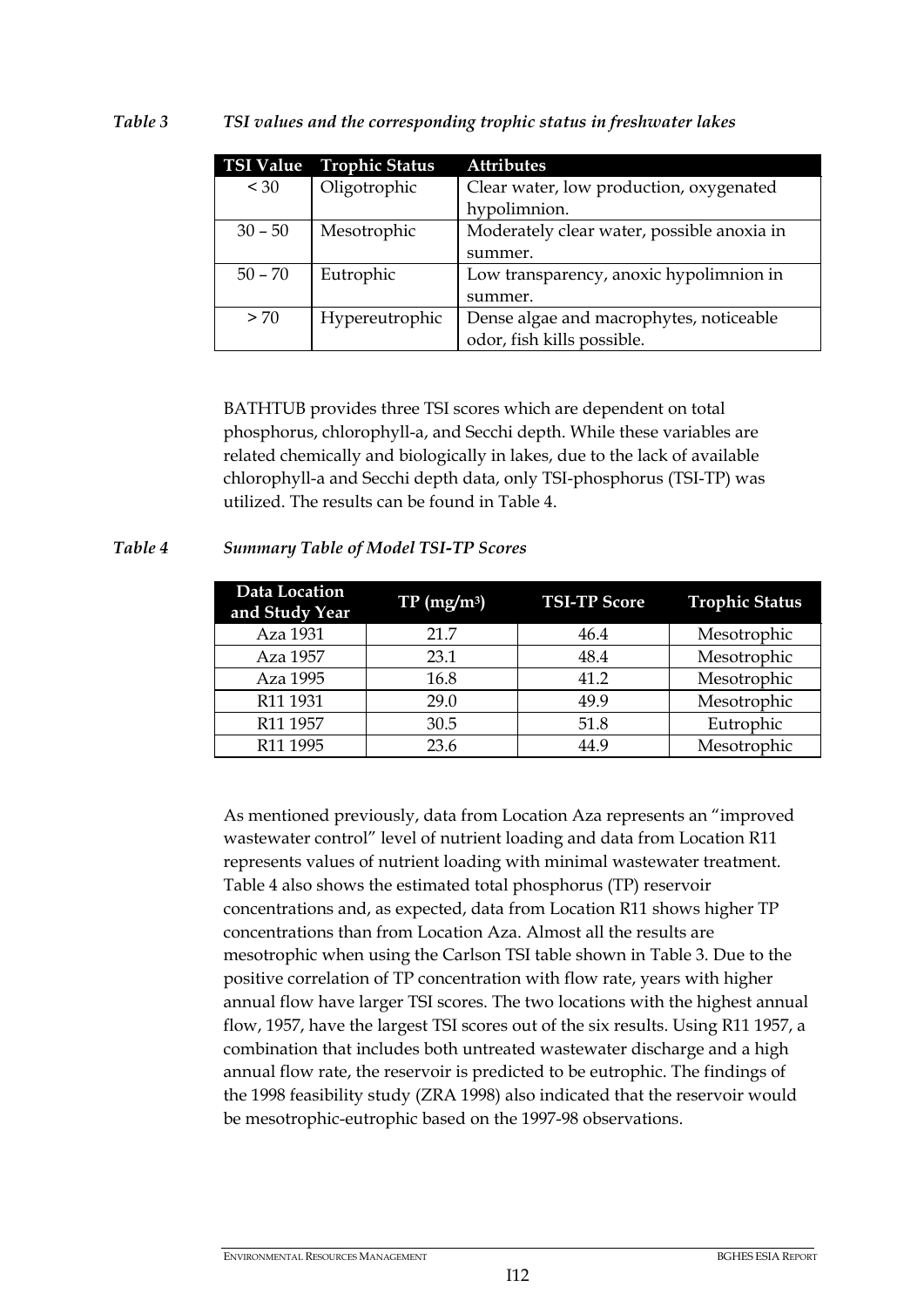The effect of the wastewater treatment can be determined by calculating the percent decrease in TSI score from Scenario R11 to Scenario Aza, these values are listed below:

- 1931 results in a 7% decrease in TSI-TP
- 1957 results in a 7% decrease in TSI-TP
- 1995 results in a 8% decrease in TSI-TP

These changes show the importance of wastewater treatment in controlling eutrophication. It should be noted, however, that even under improved wastewater treatment conditions the proposed reservoir is still predicted to be mesotrophic indicating that other sources (such as non-point source runoff) may be dominant.

#### *5 REFERENCES*

Carlson, R.E. 1977. A trophic State Index for lakes. Limnology and Oceanography. 22:361-369.

*<http://www.zaraho.org.zm/hydrology/river-flows>*

Tamatamah, R. A., Hecky, R. E., and Duthie, H. C. 2005. "The atmospheric deposition of phosphorus in Lake Victoria (East Africa)", in Biogeochemistry, Vol. 73, No. 2 (Apr., 2005), Springer Publisher, pp. 325-344.

Tennessee Valley Authority. 1972. Heat and Mass Transfer Between a Water Surface and the Atmosphere. Water Resources Research Laboratory Report No. 14., TVA Report No. 0-6803. Norris, TN. April.

Zambezi River Authority (ZRA). 1993. Batoka Gorge Hydro Electric Scheme Final Report – September 1993.

Zambezi River Authority (ZRA). 1998. Batoka Gorge Hydro Electric Scheme Feasibility Report. May.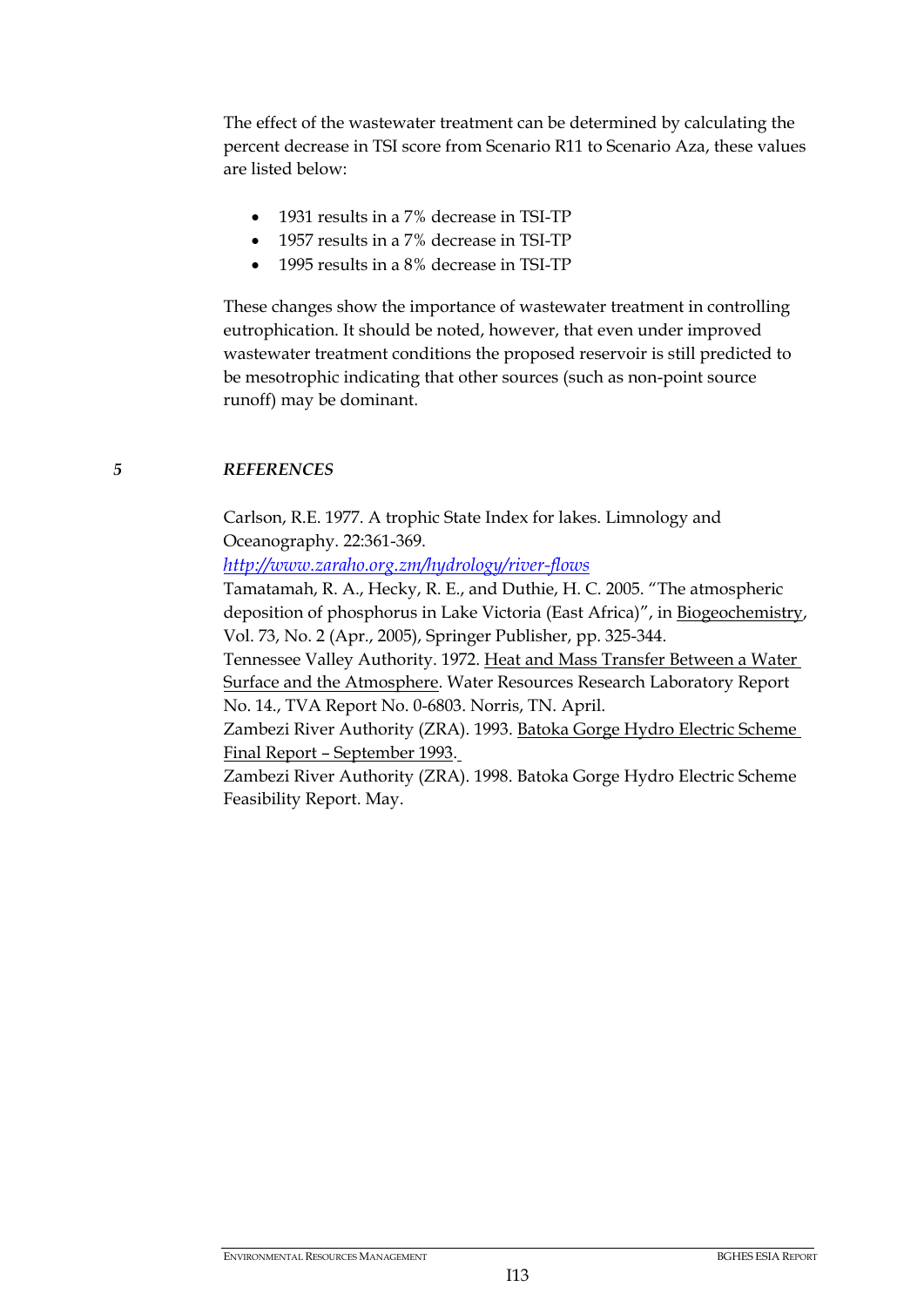Additional water quality data at multiple stations were provided by the client after completion of the water quality simulations published in the main report. The new data consist of once-monthly water quality data – a total of 23 different parameters including temperature, dissolved oxygen, total phosphorous, ammonia, and nitrite – taken during the period February 2010 until March 2014 at 13 stations. This memo evaluates the new data with respect to the data used in the published simulation results. Water quality data were used in the simulations to characterize temperatures, dissolved oxygen and nutrients (primarily phosphorus) of Zambezi waters entering Batoka Gorge Reservoir. Temperatures and dissolved oxygen were used for the three-dimensional, seasonal simulations of Batoka Reservoir; nutrients were used in the eutrophication assessment of the reservoir. Of the newly provided data, only data measured at Big Tree Station (BTS) located at Victoria Falls are useful as these represent the Zambezi closest to the proposed reservoir.

Temperatures, dissolved oxygen and nutrients will be discussed, comparing values used in the main report to those newly provided.

# Temp, °C  $31$ 29  $\overline{2}$ 25 23  $21$ 19  $17$

2011

#### *TEMPERATURE*

15

2010

<span id="page-14-0"></span>*Figure 6 Once-monthly temperature data from Big Tree Station, Victoria Falls*

[Figure 6](#page-14-0) shows temperature data taken at BTS from February 2010 to March 2014. These data show consistent peaks and troughs that reflect seasonal changes.

2013

2012

Initially, the only inflow temperatures available for the GEMSS in-reservoir modeling were the four samples taken at Victoria Falls – July 2003, October 2003, February 2004, and May 2004 at Victoria Falls as listed in the Zambezi River Authority 1998 Report (ZRA 1998). In order to provide hourly inflow temperatures for the in-reservoir modeling, inflow temperatures were

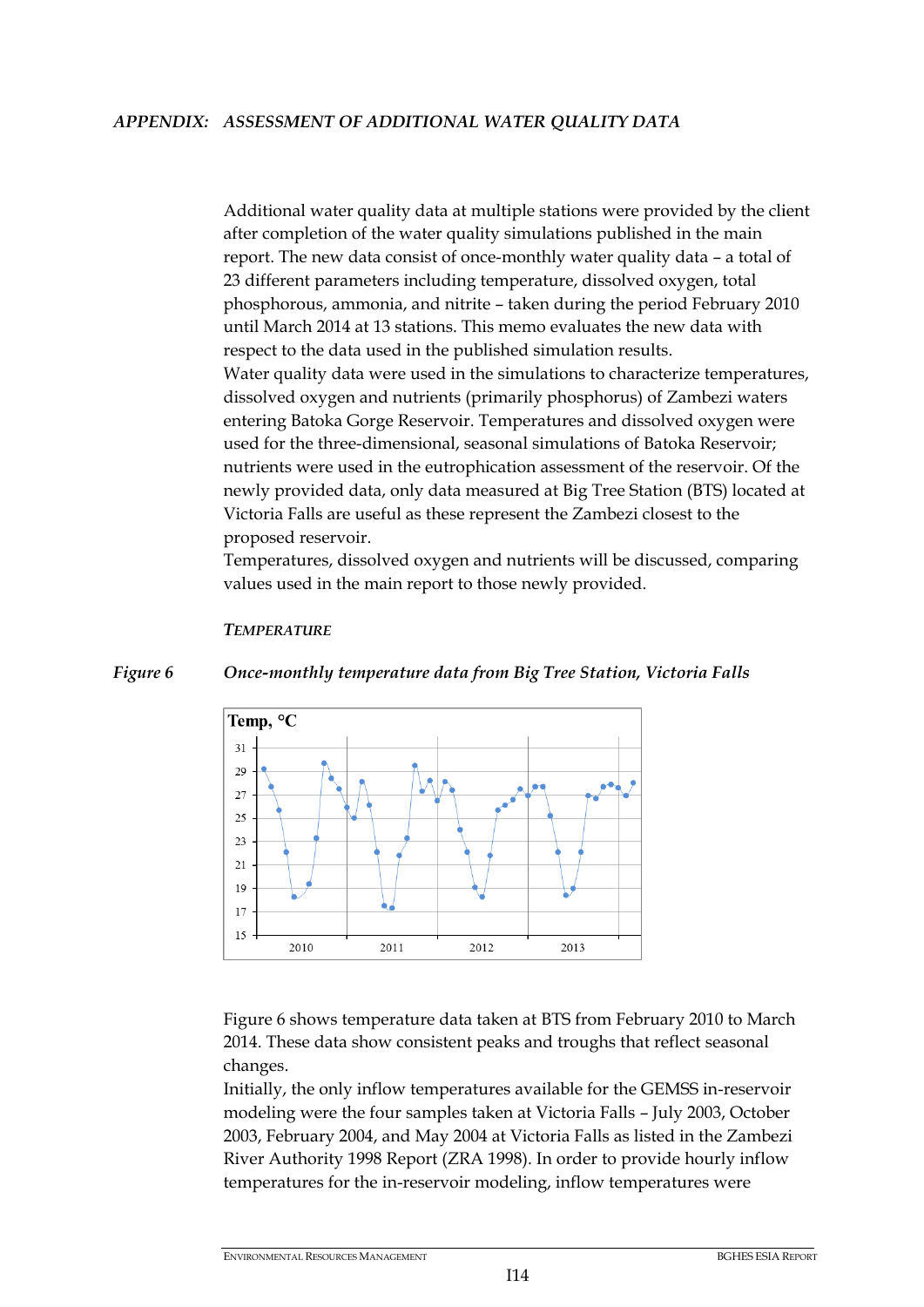computed from meteorological data for the three study years (1931, 1957, and 1995) and calibrated to the four temperature observations. Because meteorological data were only available in the region for the period 1994 to 2014, meteorological data from an available year were used. The year was chosen by matching as closely as possible the annual average flow in the simulation year with the annual average flow for a year in the available meteorological record. Specifically:

- 2009 (rank 9) meteorological data was used for study year 1957 (rank 1)
- 1997 (rank 44) meteorological data was used for study year 1931 (rank 45)
- 1995 (rank 89) meteorological data was used for study year 1995 (rank 89).

[Figure 7](#page-15-0) shows temperatures for water years 2011, 2012, and 2013 (October through September) from the BTS data, and the temperatures used to characterize the Zambezi River inflow temperatures for the 1931, 1957, and 1995 simulation years published in the main report. These temperatures were calculated using MetGen, the GEMSS module that utilizes meteorological data and surface heat exchange calculations to estimate water temperatures.

<span id="page-15-0"></span>



The computed temperatures were calibrated to measurements of water temperature taken during four sampling periods at Victoria Falls as listed in ZRA 1998. The *initial response temperature* and *water column depth* were varied until the response temperature calculated by the module closely matched the Victoria Falls measurements, as seen previously in [Figure 4](#page-7-0) in the main report.

The inflow temperatures calculated using MetGen captured seasonal temperature fluctuations relative to the new dataset, with somewhat higher values for the months of January through March, and slightly lower values for the months of September and October.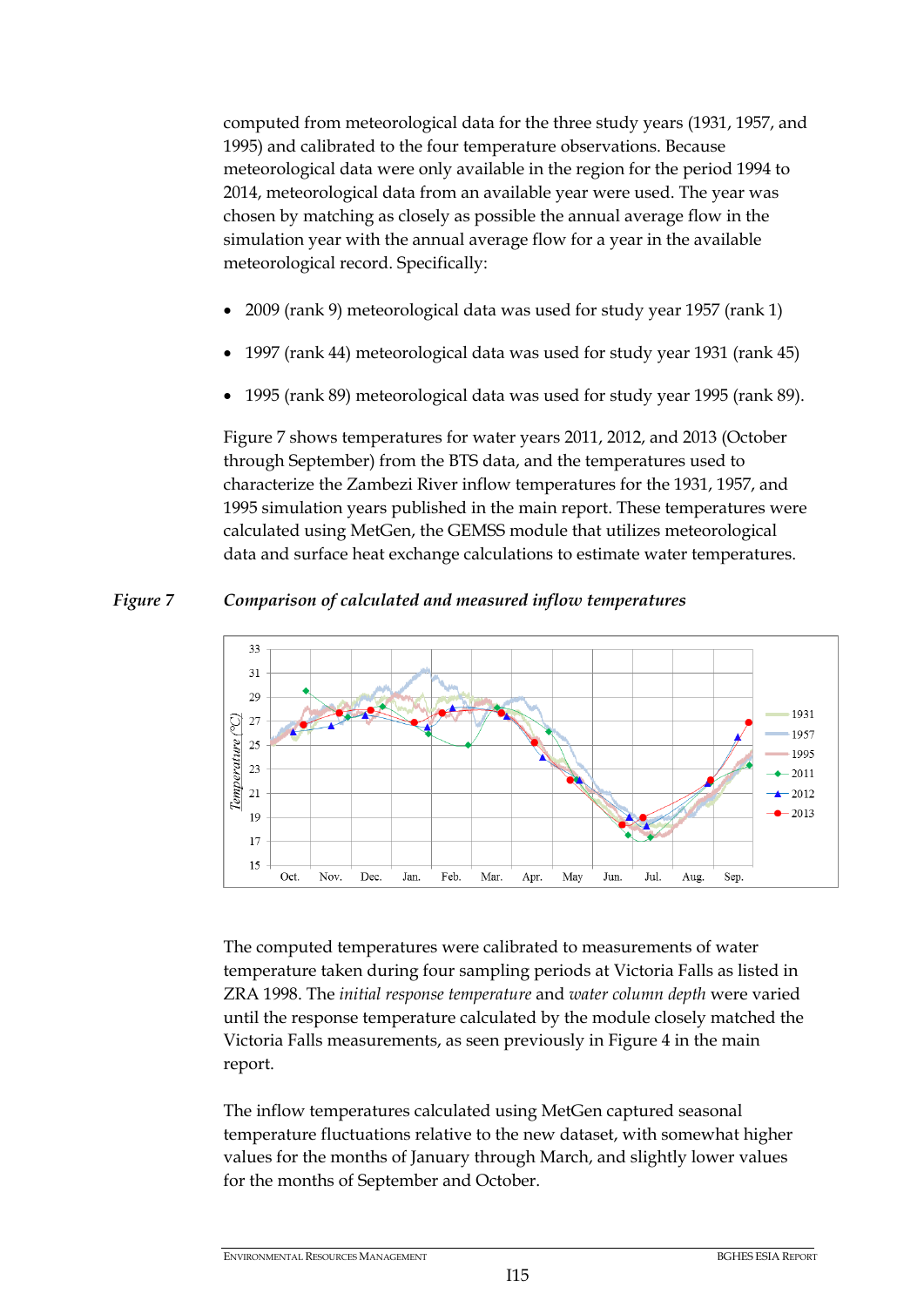GEMSS was rerun utilizing the 2011 inflow temperatures for the following conditions:

- Alternative 4 (powerhouse intake at 650 m)
- Scenario 3D outflows (weekly peaking and an environmental flow of 255  $m^3/s$
- 1995 inflows (the year with the lowest ranked, annually-averaged flow in 89 years).

These conditions constitute the most extreme case for comparison to the 1995 simulation presented in the main report. Specifically, these inflow temperatures show the largest differences between the newly acquired data and the calibrated MetGen values used for the main report. These comparisons are shown in [Figure 8.](#page-17-0)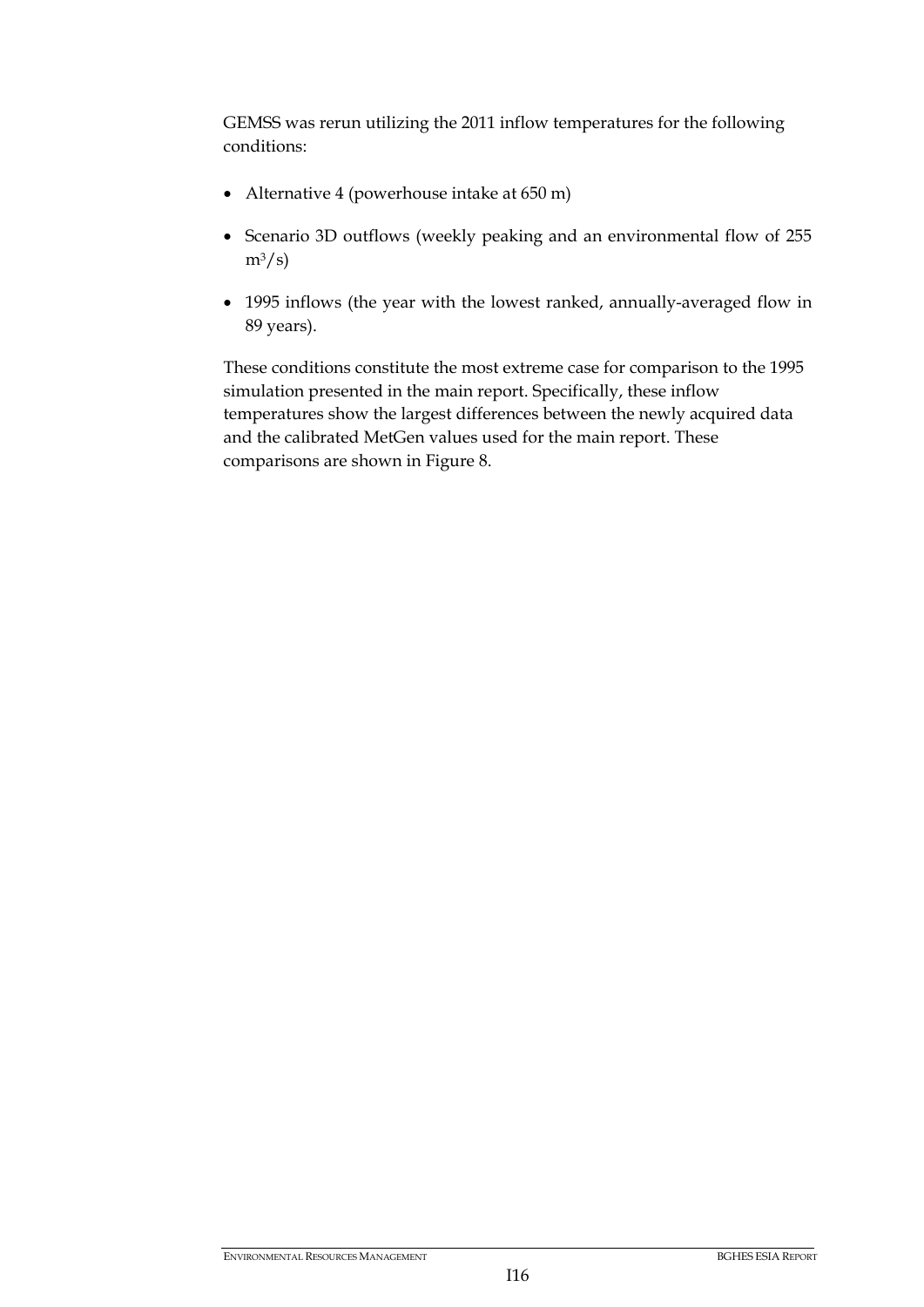# <span id="page-17-1"></span><span id="page-17-0"></span>*Figure 8 Model generated thalweg slices determined from calculated and measured inflow temperatures*



The left column shows vertical contours along the thalweg from the original modelling. The right column shows vertical temperature contours generated using BTS measured inflow temperatures. The top row shows the month of December, the middle row shows the month of March, and the bottom row shows the month of May. These months were chosen because December had approximately no difference between measured and the values calculated with MetGen, March had greater MetGen values, and May had greater measured values.

Additionally, [Figure 9](#page-18-0) shows inflow temperatures used as model input along with the resulting temperatures from the powerhouse outflow.

ENVIRONMENTAL RESOURCES MANAGEMENT **BGHES ESIA REPORT** BGHES ESIA REPORT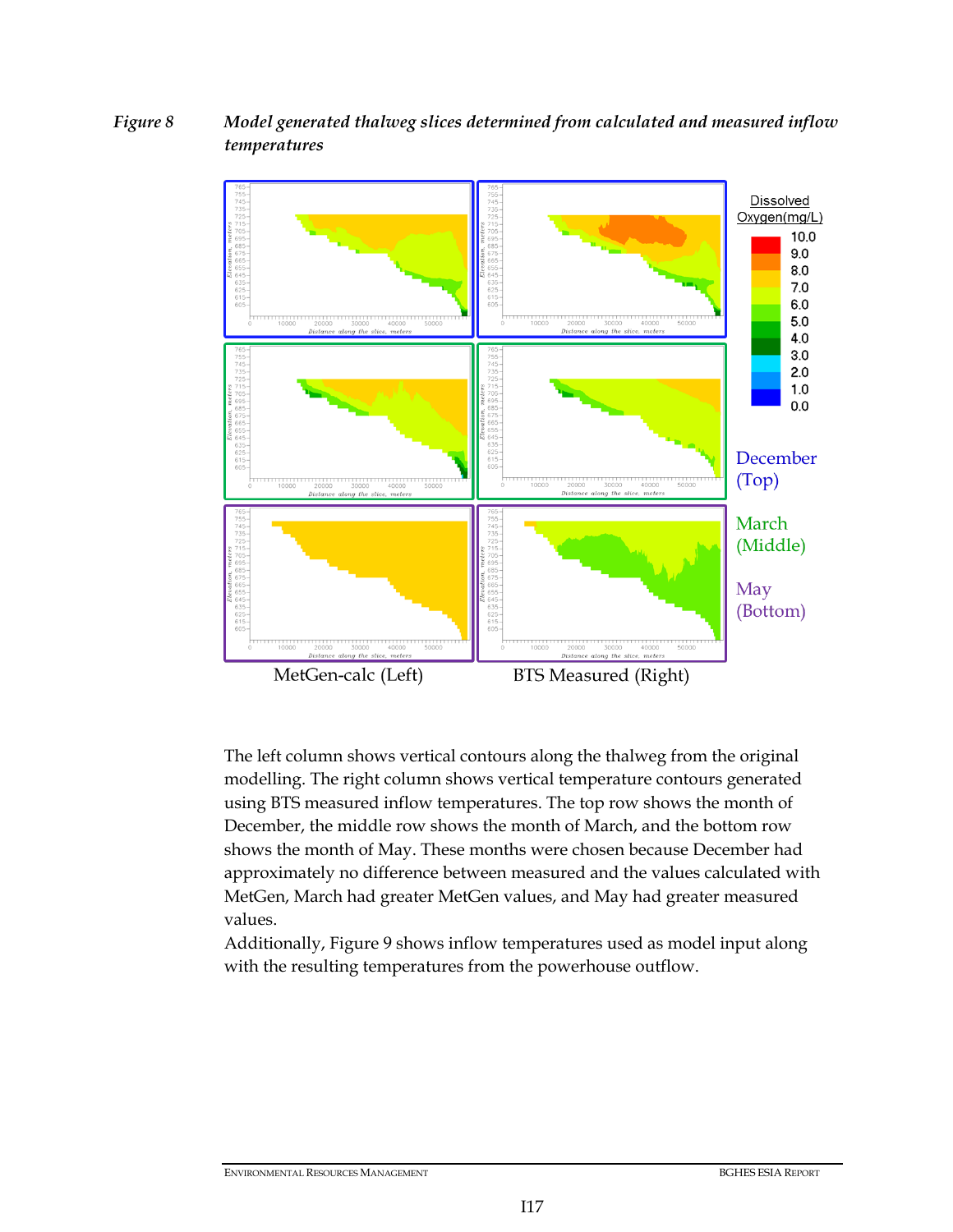# <span id="page-18-0"></span>*Figure 9 Comparison of model inflows and outflows using calculated and measured inflow temperatures*



Looking at [Figure 8](#page-17-1) and [Figure 9](#page-18-0) there is little or no difference in temperatures along the thalweg and in outflow temperatures for the month of December. In March, there is a  $\sim$ 2°C difference in outflow temperatures between BTS measured values and the lower MetGen-calculated values; this difference corresponds to a similar ~2°C difference in inflow temperatures. The opposite temperature difference is seen in May, where BTS measured values are greater than calculated values.

#### *DISSOLVED OXYGEN*

[Figure 10](#page-18-1) shows dissolved oxygen (DO) data that was taken at BTS from February 2010 until March 2014.

# <span id="page-18-1"></span>*Figure 10 Once-monthly DO data from Big Tree Station, Victoria Falls*

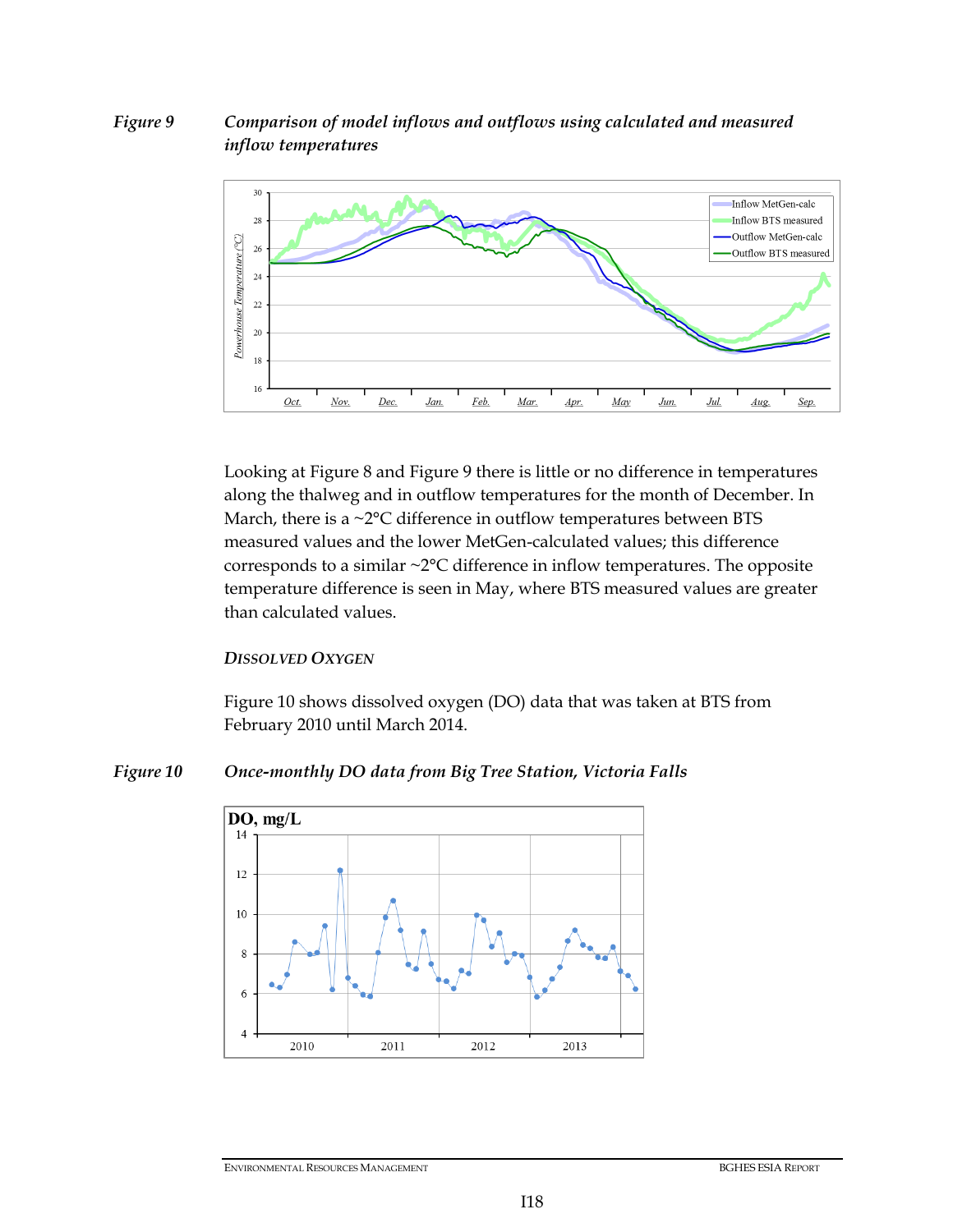From 2011 onwards, this data has consistent peaks and troughs reflecting seasonal changes. The figure below shows the DO values for water years 2011, 2012, and 2013 (October through September) from the BTS data, and DO values used to characterize the Zambezi River inflow DO values for 1931, 1957, and 1995 simulation years published in the main report. The 1931, 1957, and 1995 inflow DO values were calculated with MetGen by assuming DO saturation at the calculated Zambezi River temperatures.

### <span id="page-19-0"></span>*Figure 11 Comparison of calculated and measured inflow DO values*



As shown in [Figure 11](#page-19-0) the assumption of saturation at calculated inflow temperatures did not capture the peaks and troughs present in the BTS dataset. GEMSS was rerun utilizing 2011 inflow DO values and the same conditions used for the temperature comparisons. 2011 was chosen for this simulation as it shows the largest differences in DO between measured and calculated values. Model result thalweg slices are shown in [Figure 12.](#page-20-0)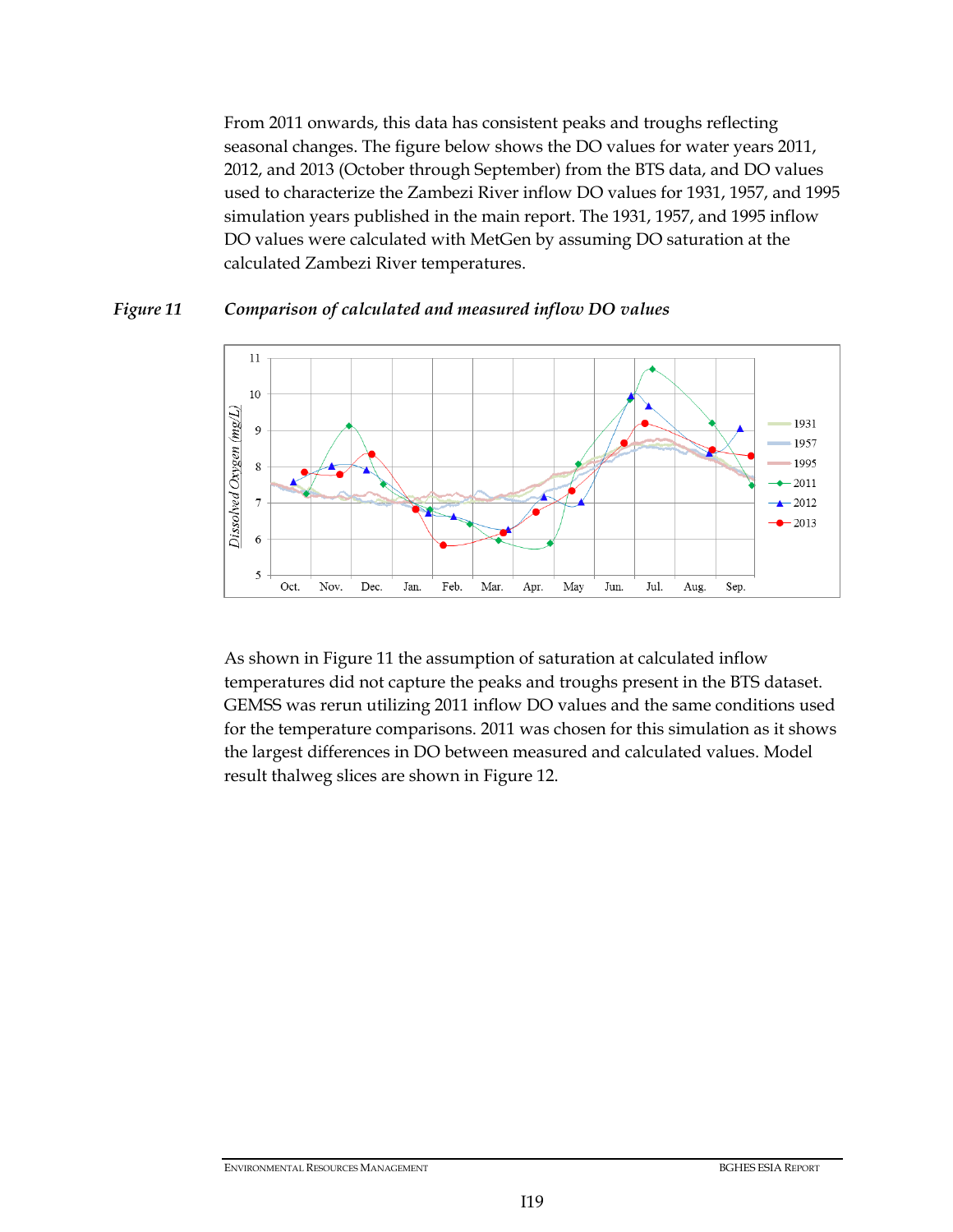<span id="page-20-0"></span>*Figure 12 Model generated thalweg slices determined from calculated and measured inflow DO*



The contour plots in the left column of [Figure 12](#page-20-0) were generated by GEMSS using MetGen-calculated inflow DO concentrations. The plots in the right column were generated using BTS-measured inflow DO concentrations. The top row shows the month of December, the middle row shows the month of March, and the bottom row shows the month of May. These months were chosen to match the temperature comparison months.

Additionally, [Figure 13](#page-21-0) shows the inflows used as model input along with the resulting flows from the powerhouse outflow at the end of model simulation.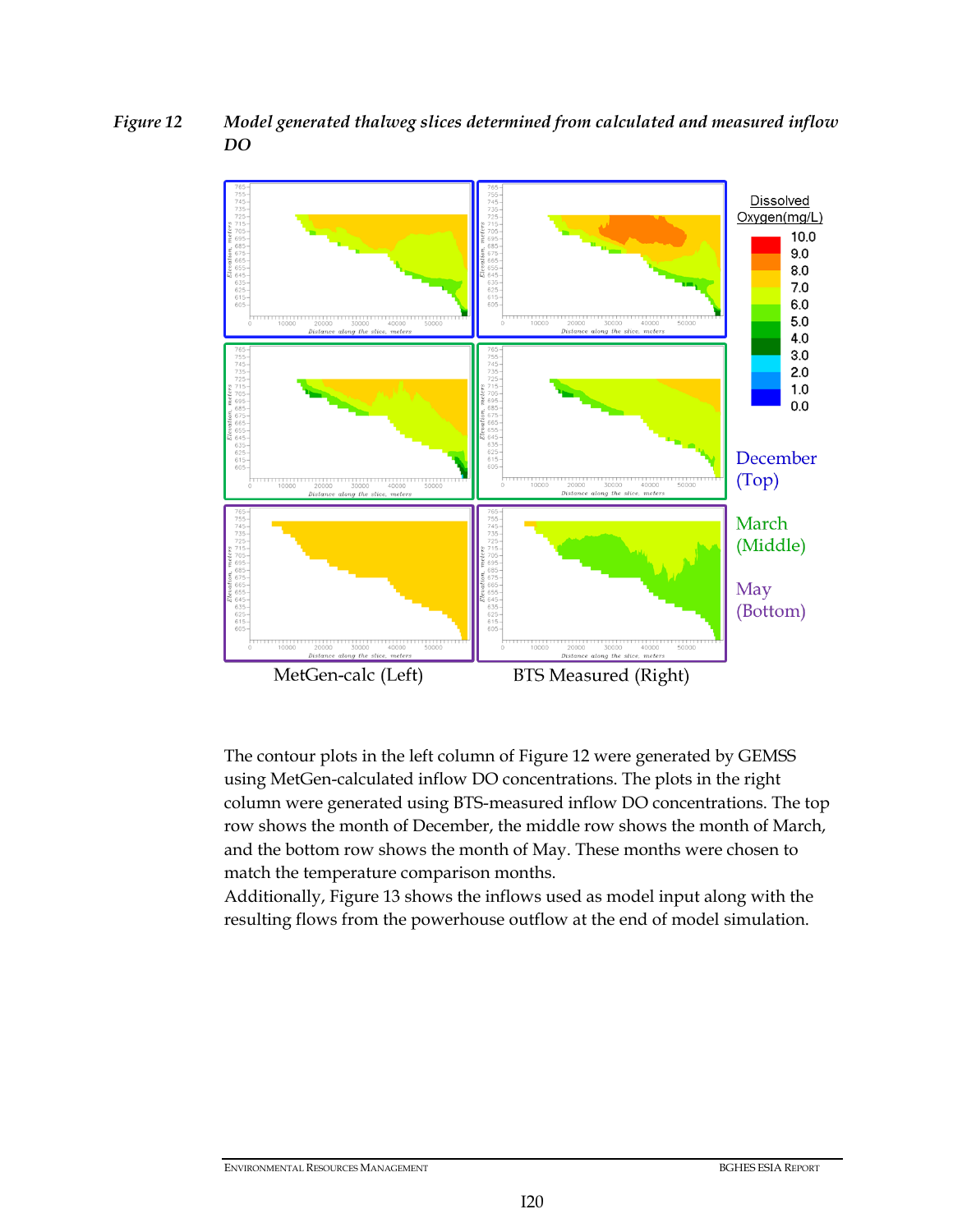# <span id="page-21-0"></span>*Figure 13 Comparison of model inflows and outflows using calculated and measured inflow DO values*



[Figure 8](#page-17-1) and [Figure 9](#page-18-0) show that is little difference in DO distributions and outflow DO for the month of March. In December, there are greater DO values near the middle of the reservoir using the BTS measured values than the calculated DO values. The opposite effect is seen in May, where BTS measured values are lower than the calculated values.

# *TOTAL PHOSPHOROUS*

The following figure shows the total phosphorous (TP) data that were taken at BTS from February 2010 until March 2014.

# *Figure 14 Once-monthly TP data from Big Tree Station, Victoria Falls*



It was judged that only post-2012 data were useful, given the unexplainable, large variations in phosphorus concentration in 2010 and 2011. The TP average

ENVIRONMENTAL RESOURCES MANAGEMENT BGHES ESIA REPORT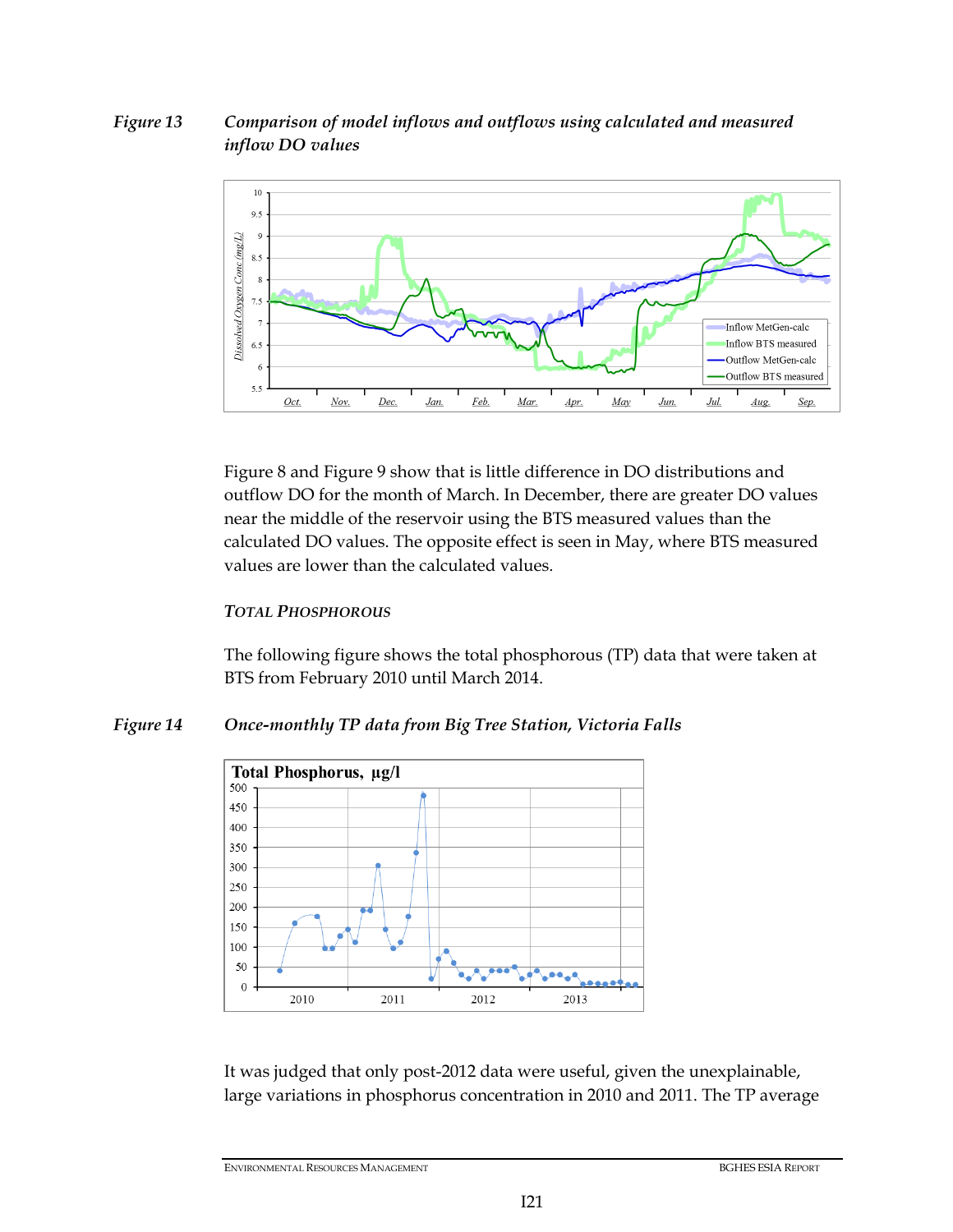from January 2012 to March 2014 is 28.95  $\mu$ g/L (which 1  $\mu$ g/L = 1 mg/m<sup>3</sup>). The average for the entire range of data is  $84.12 \mu g/L$ . [Table 5](#page-22-0) was provided in the main report, in which values of TP were used as input into the BATHTUB model to generate the TSI-TP Score, a numerical measure of trophic status.

| <b>Location</b> and<br><b>Study Year</b> | TP(mg/m <sup>3</sup> ) | <b>TSI-TP Score</b> | <b>Trophic Status</b> |
|------------------------------------------|------------------------|---------------------|-----------------------|
| Aza 1931                                 | 21.7                   | 46.4                | Mesotrophic           |
| Aza 1957                                 | 23.1                   | 48.4                | Mesotrophic           |
| Aza 1995                                 | 16.8                   | 41.2                | Mesotrophic           |
| R <sub>11</sub> 1931                     | 29.0                   | 49.9                | Mesotrophic           |
| R <sub>11</sub> 1957                     | 30.5                   | 51.8                | Eutrophic             |
| R <sub>11</sub> 1995                     | 23.6                   | 44.9                | Mesotrophic           |

#### <span id="page-22-0"></span>*Table 5 Summary table of BATHTUB Model TSI-TP scores from TP values*

The Aza location was upstream of both Livingstone and Victoria Falls settlements. The R11 location is located just downstream of Victoria Falls and close to the BTS. The TP average value from BTS of  $28.95 \mu g/L$  is bounded by the minimum and maximum TP values obtained from ZRA 1998 validating the TP calculation method mentioned in the main report. Additionally, BATHTUB was rerun using this TP value of 28.95 µg/L which confirmed the determination of mesotrophic reservoir status.

Nitrogen is not considered in BATHTUB even though ammonia values were provided in the BTS dataset. As stated in the main report, phosphorus was found to be the limiting nutrient in the Zambezi River. Unless nitrogen values are decreased significantly, the nitrogen concentration will have no effect on the trophic status until it becomes the limiting nutrient. This possibility is not an issue with the new dataset as ammonia values are consistently greater than TP, confirming that phosphorus is still the limiting nutrient.

#### *CONCLUSION*

The inflow temperatures calculated by MetGen and calibrated to the 2003 – 2004 data closely match those measured at BTS. Use of the new data would not have changed the estimated degree of reservoir stratification nor the downstream rate of recovery of temperatures released to the Zambezi.

The initial modeling used dissolved oxygen values for the Zambezi River inflow based on the calculated temperatures and the assumption of oxygen saturation at the calculated temperatures; these values did not match the peaks and troughs that were measured at BTS. DO values at the powerhouse outflow closely follow the shape of inflow DO values; since the BTS values show larger seasonal amplitude, these are evident in the outflow DO concentrations. Results